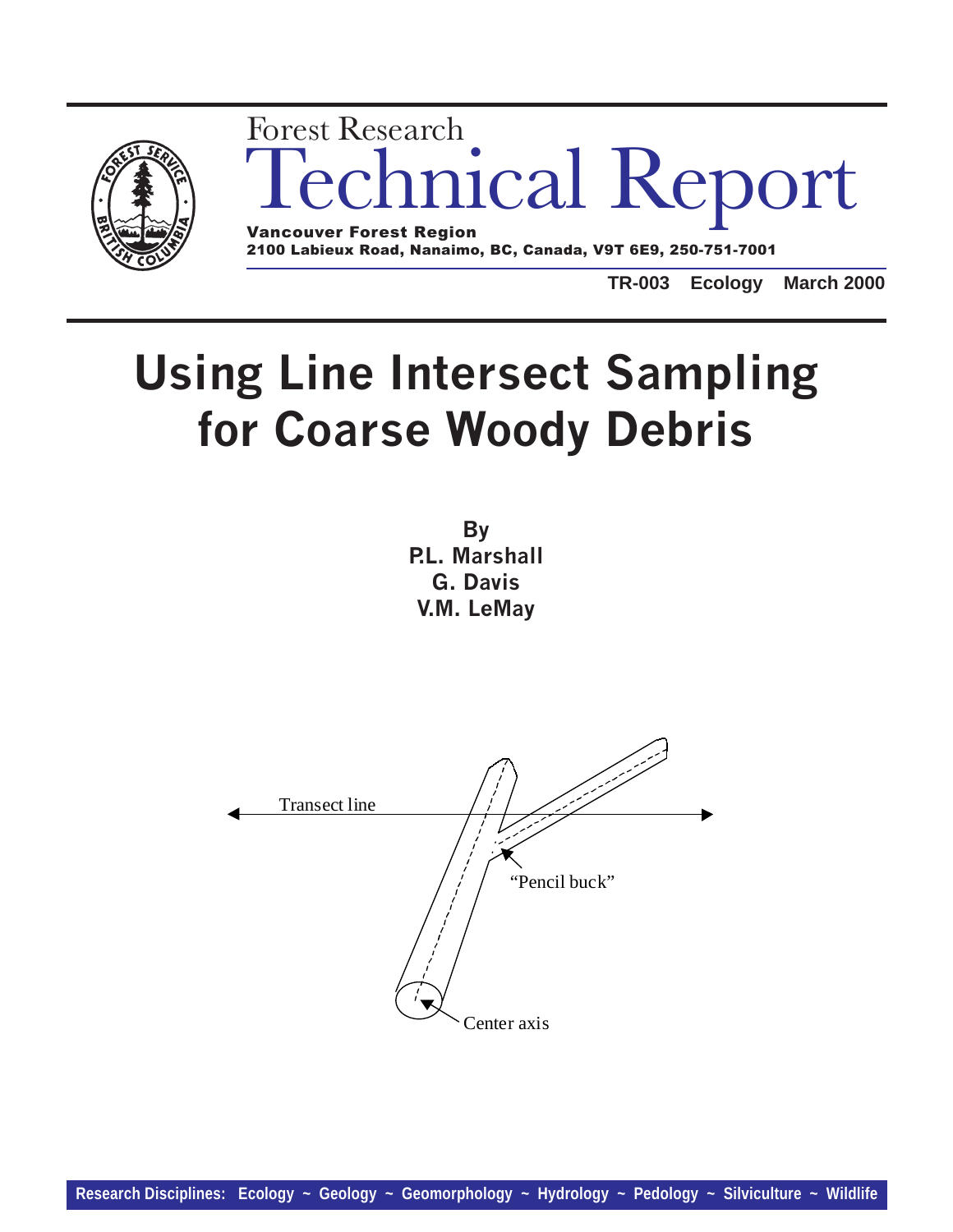### Peter Marshall,<sup>1</sup> Gerry Davis,<sup>2</sup> and Valerie LeMay<sup>1</sup>

1 Forest Resources Management Department University of British Columbia 2424 Main Mall Vancouver, British Columbia V6T 1Z4

2 Vancouver Forest Region BC Ministry of Forests 2100 Labieux Road Nanaimo, British Columbia V9T 6E9 http://www.for.gov.bc.ca/Vancouvr/research/research\_index.htm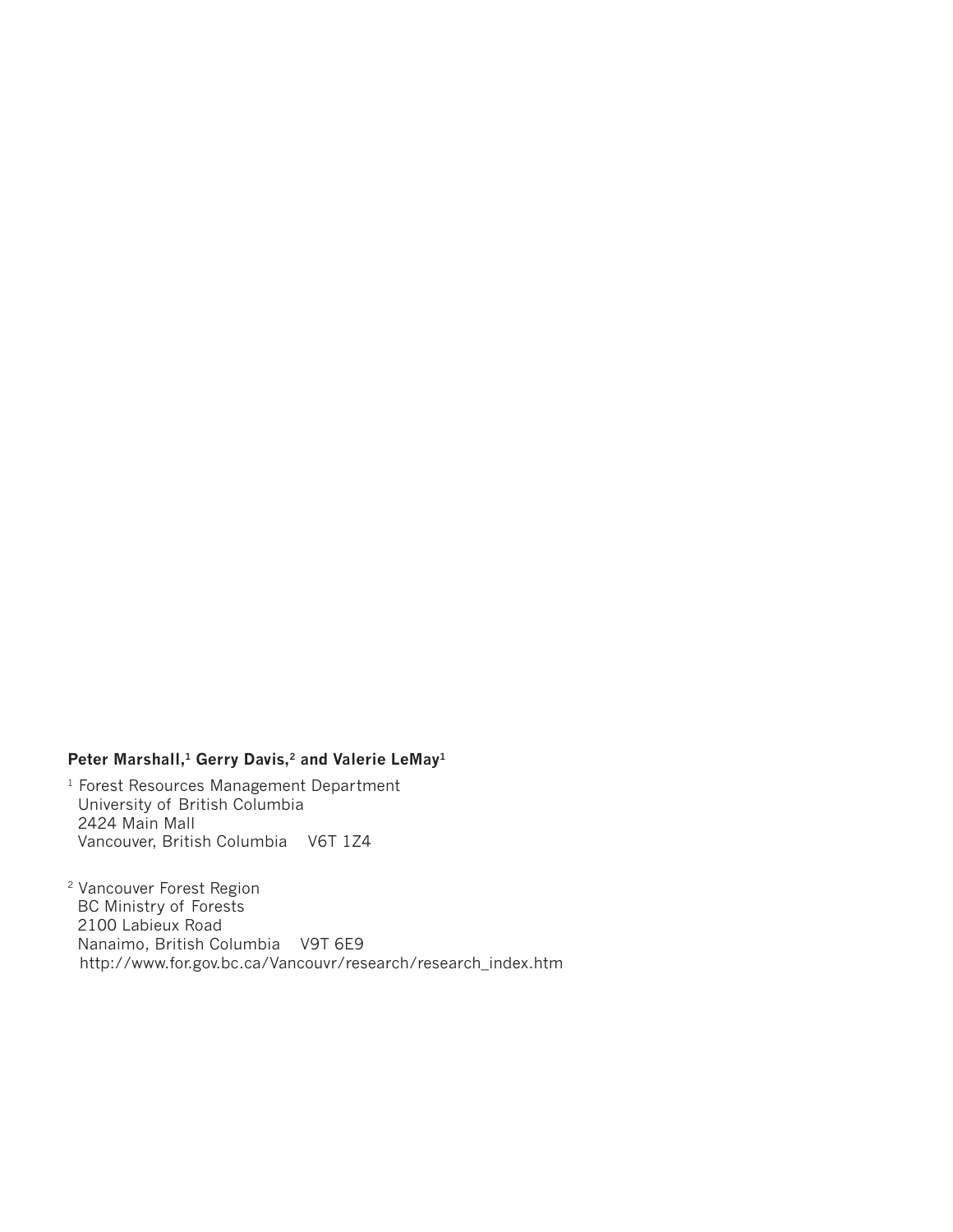## **CONTENTS**

| 4 LIS THEORY FOR ROUND, SEMI-ROUND, AND ODD-SHAPED PIECES                                                      |  |
|----------------------------------------------------------------------------------------------------------------|--|
|                                                                                                                |  |
|                                                                                                                |  |
|                                                                                                                |  |
|                                                                                                                |  |
| <b>5 RECTANGULAR AREA APPROACH TO ESTIMATING VOLUME PER HECTARE</b>                                            |  |
|                                                                                                                |  |
|                                                                                                                |  |
|                                                                                                                |  |
|                                                                                                                |  |
|                                                                                                                |  |
|                                                                                                                |  |
|                                                                                                                |  |
|                                                                                                                |  |
| <b>FIGURES</b>                                                                                                 |  |
| Figure 1. Flowchart of activities for conducting line intersect sampling (LIS) of coarse woody debris (CWD)  3 |  |
|                                                                                                                |  |
|                                                                                                                |  |
|                                                                                                                |  |
|                                                                                                                |  |
|                                                                                                                |  |
|                                                                                                                |  |
|                                                                                                                |  |
|                                                                                                                |  |
|                                                                                                                |  |
|                                                                                                                |  |
|                                                                                                                |  |
|                                                                                                                |  |
|                                                                                                                |  |
|                                                                                                                |  |
|                                                                                                                |  |
| <b>TABLES</b>                                                                                                  |  |
|                                                                                                                |  |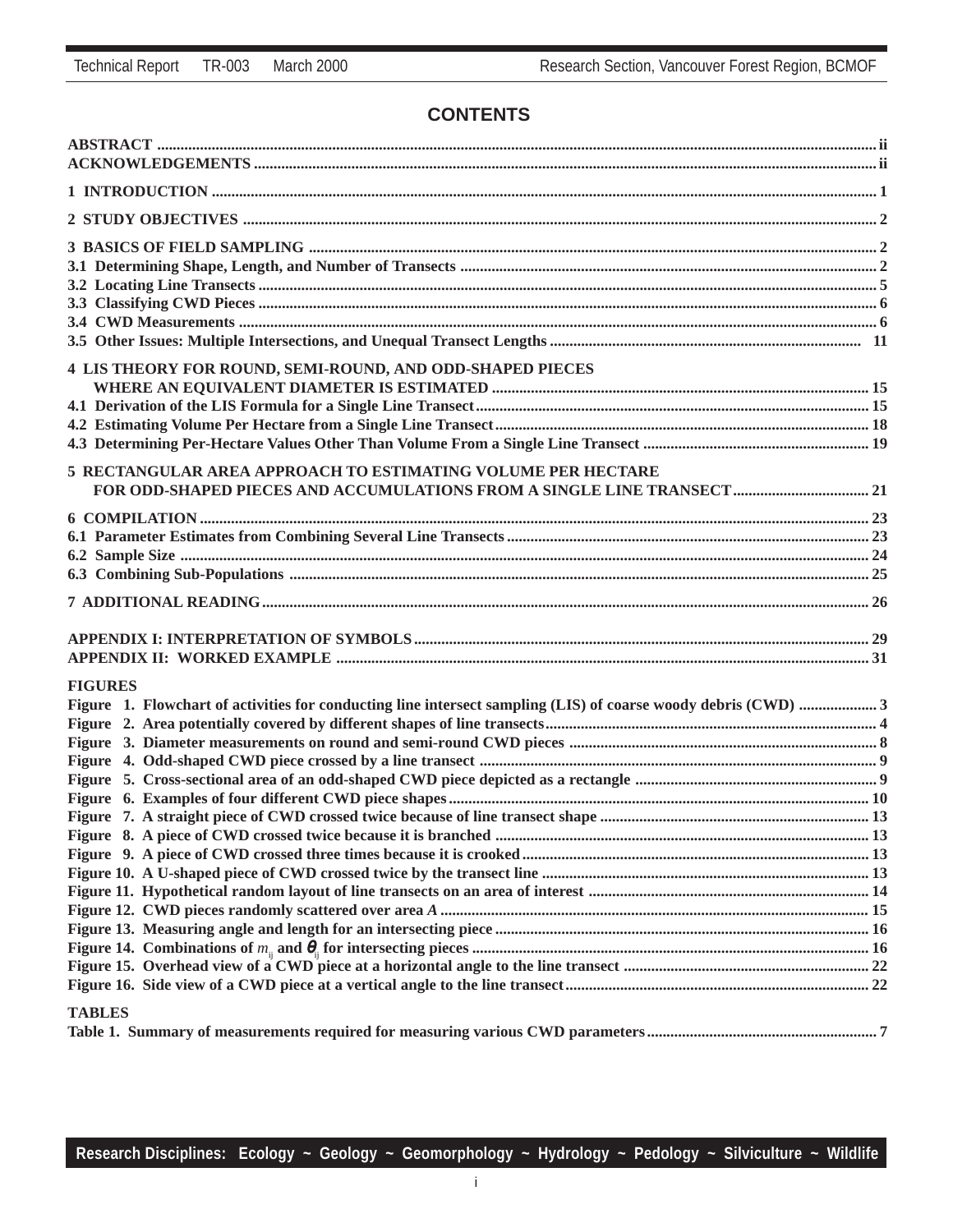#### **ABSTRACT**

Coarse woody debris (CWD), i.e., downed dead wood, is an important structural component of forest and stream ecosystems, and is linked to both biodiversity and ecosystem processes. In response to the growing recognition of the ecological importance of CWD, and to the need for quantitative data to guide forest management practices, there is increasing interest in sampling methods. Various methods exist for sampling CWD; however, line intersect sampling (LIS) is probably the most common technique currently in use.

Much of the published literature on LIS falls under the topic areas of field procedures or research. While LIS theory and the background to commonly used formulas are formally covered in certain statistical textbooks, it is difficult and time consuming for the field practitioner to review, integrate, and apply published information about LIS to new and existing projects. The purpose of this Technical Report is to provide an integrated overview of information on LIS for field practitioners who are in the initial stages of designing a sampling program, or who are interested in the theory from a compilation perspective. This report is not intended as a field procedures manual, but it does answer some of the more commonly asked field-related questions.

This report:

- 1. Briefly describes the field-sampling requirements for LIS.
- 2. Explains the theory underlying LIS for round pieces, semi-round pieces, and odd-shaped pieces and accumulations of CWD.
- 3. Provides basic formulas for estimating various CWD parameters.
- 4. Relates field-sampling requirements and commonly asked field questions to the underlying sampling theories for round pieces, semi-round pieces, and odd-shaped pieces and accumulations of CWD.

#### **KEYWORDS**

line intersect sampling, LIS, coarse woody debris, CWD, forest ecology, sampling methods

#### **ACKNOWLEDGMENTS**

The authors thank the following reviewers for their insightful and constructive comments on the manuscript: Dr. K. Iles, J. Kerley, M. Makar, V. Sit, V. Sundstrom, and S. Taylor. We are also indebted to Kathi Hagan for the editorial and production work required to get this project out the door. Funding for this project was provided in part by the Research and Land Information Management sections of the Vancouver Forest Region, British Columbia Ministry of Forests.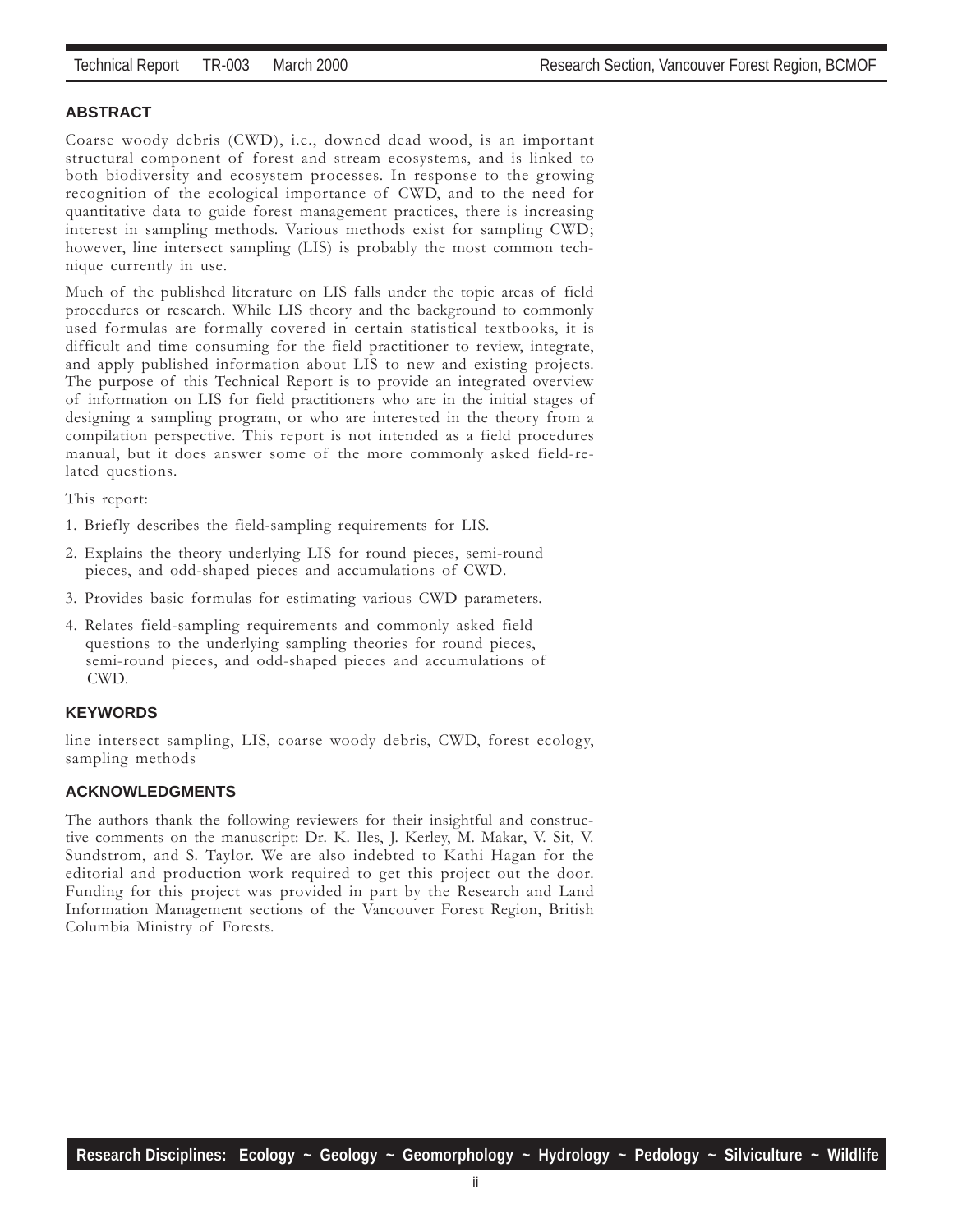• Coarse woody debris (CWD) is an important structural component of forest and stream ecosystems, and is linked to both biodiversity and ecosystem processes. In BC, CWD is most often defined as downed dead wood, which includes sound and rotting logs and uprooted stumps.

- Various methods exist for sampling CWD; however, line intersect sampling (LIS) is probably the most common technique. LIS designs vary widely in some key aspects, depending on the study objectives; however, there is a common set of field measurements and analyses based on a shared underlying theory.
- The purpose of this Technical Report is to provide an integrated overview of information on LIS for field practitioners who are in the initial stages of designing a sampling program, or who are interested in the theory from a compilation perspective.

#### **1 INTRODUCTION**

Coarse woody debris (CWD) is an important structural component of forest and stream ecosystems, and is linked to both biodiversity and ecosystem processes. Specifically, CWD provides habitat for a broad range of organisms, it plays a key role in energy flow and nutrient cycling, and it can influence soil and sediment transport and storage in streams. While CWD management in British Columbia (BC) is a legislative requirement under the Forest Practices Code, little quantitative data have been gathered, from either managed or unmanaged BC forests. In response to the increasing recognition of the ecological importance of CWD, and to the need for quantitative data to guide forest management practices, there is growing interest in sampling methods.

In BC, CWD is most often defined as downed dead wood, which includes sound and rotting logs and uprooted stumps. It is usually described as dead, non-self-supporting, woody material in various stages of decomposition, located above the soil.<sup>1</sup> While a minimum diameter of 10 cm is commonly used to separate CWD from fine woody debris, this parameter may vary with study objectives. In some cases CWD is defined based on minimum piece diameter and length (e.g.,  $>10$  cm and  $>1.5$  m).

Various methods exist for sampling CWD; however, line intersect sampling (LIS) is probably the most common technique. LIS involves measuring specific attributes of CWD pieces that are crossed by line transects established on an area. LIS designs vary widely in some key aspects, depending on the study objectives; however, there is a common set of field measurements and analyses based on a shared underlying theory. In BC, LIS is the sampling method used to measure CWD within the BC Ministry of Forests' Vegetation Resources Inventory (VRI) (see BC Ministry of Forests 1999) and fire protection programs.

Much of the published literature on LIS falls under the topic areas of field procedures or research. While LIS theory and the background to commonly used formulas are formally covered in certain statistical textbooks, it is difficult and time consuming for the field practitioner to review, integrate, and apply published information about LIS to new and existing projects. The purpose of this Technical Report is to provide an integrated overview of information on LIS for field practitioners who are in the initial stages of designing a sampling program, or who are interested in the theory from a compilation perspective. This report is not intended as a field procedures manual, but it does answer some of the more commonly asked field-related questions.

This report:

- 1. Briefly describes the field-sampling requirements for LIS.
- 2. Explains the theory underlying LIS for round pieces, semi-round pieces, and odd-shaped pieces and accumulations of CWD.
- 3. Provides basic formulas for estimating various CWD parameters.
- 4. Relates field-sampling requirements and commonly asked field questions to the underlying sampling theories for round pieces, semi-round pieces, and odd-shaped pieces and accumulations of CWD.

While estimating volume/ha is the focus of the report, the application of LIS for estimating other parameters (e.g., number of pieces/ha) is also discussed.

<sup>&</sup>lt;sup>1</sup> CWD includes rotting wood under moss if the shape of the log is obvious.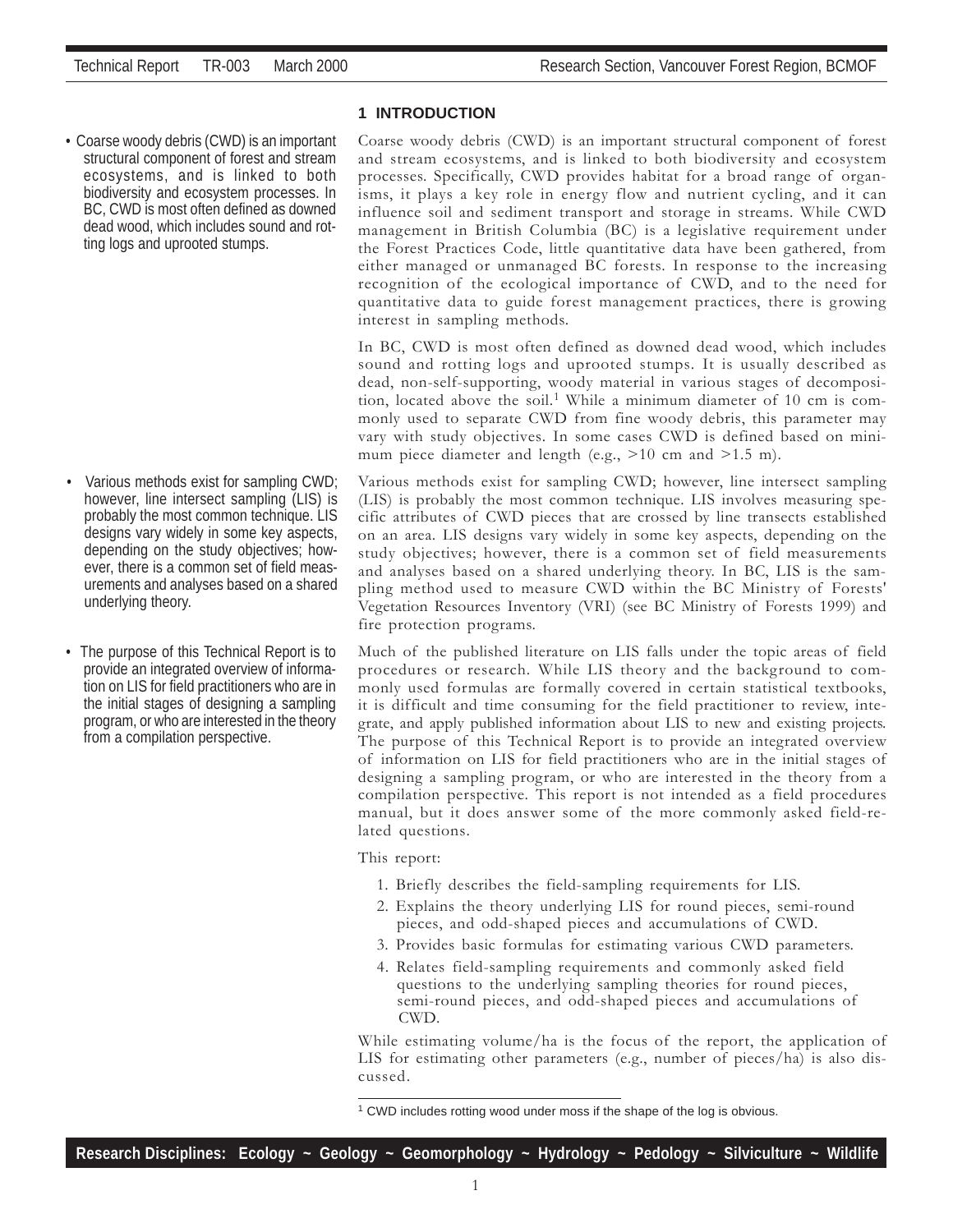The report is organized into seven sections. Section 2 briefly touches on study objectives. Section 3 discusses some of the practical aspects of implementing LIS in the field. Section 4 presents the theory underlying LIS, including developing general estimates, the special case of volume estimation, and formulas for estimating other CWD parameters. Section 5 describes the theory underlying field measures for odd-shaped pieces and accumulations. Section 6 contains formulas for combining the results from more than one transect on an area and for constructing confidence intervals for these combined estimates. Section 7 contains a list of additional reading.

Figure 1 is a flowchart of the various activities involved in conducting LIS, including references to appropriate sections in the text. A list of the abbreviations used in the equations appears in Appendix I. Appendix II is a worked example for volume, density, and projected area estimates. The bullets in the margins of the report highlight key issues discussed in each section.

#### **2 Study Objectives**

Establishing clear study objectives is essential to developing an efficient design for sampling CWD. The study objectives determine the level of detail used in examining CWD at a given site. Further, they direct sample design issues related to: selecting site and stand types, within-site stratification, sampling intensity, shape and length of sampling unit, CWD classes, CWD measurements, and data analyses.

The sampling design should strike a balance between short-term study objectives and longer term goals related to inter-study comparisons. Data collected in a manner that permits inter-site and inter-study comparisons are most useful.

Many of the sampling design issues listed above are discussed in the following pages with respect to the underlying LIS theory. While alternative approaches to layout and measurement are legitimately used in the field as cost and/or time savers, adoption of these approaches must carry with it an understanding and acceptance of the potential errors within the context of the specific study objectives.

#### **3 BASICS OF FIELD SAMPLING**

This section provides a brief overview of many of the common issues related to field sampling using LIS. It is not intended to be all encompassing, nor to be used as a field manual. A few field manuals are listed in Section 7.

#### **3.1 Determining Shape, Length, and Number of Transects**

#### **Transect Shape**

Each line transect, irrespective of shape, represents a single sampling unit comprised of a number of CWD pieces. This idea is similar to sampling the volume of standing trees using a fixed-area plot, where each plot provides a single sample comprised of a number of trees. The shape and length of a line transect will vary depending on the protocol employed. For example, a triangle with three 30-m lines (i.e., a 90-m transect) is often used for determining fuel loading prior to a prescribed burn, while an L-shaped transect with two 24-m lines (i.e., a 48-m transect) is used in the VRI.

The spatial distribution of CWD pieces on an area is usually clumped. This means that line transect shapes that sample a larger area from a given

• Establishing clear study objectives is essential to developing an efficient design for sampling CWD. The sampling design should strike a balance between short-term study objectives and longer term goals related to inter-study comparisons.

• Each line transect, irrespective of shape or length, represents a single sampling unit. Line transect shape and length depend on the sampling protocol.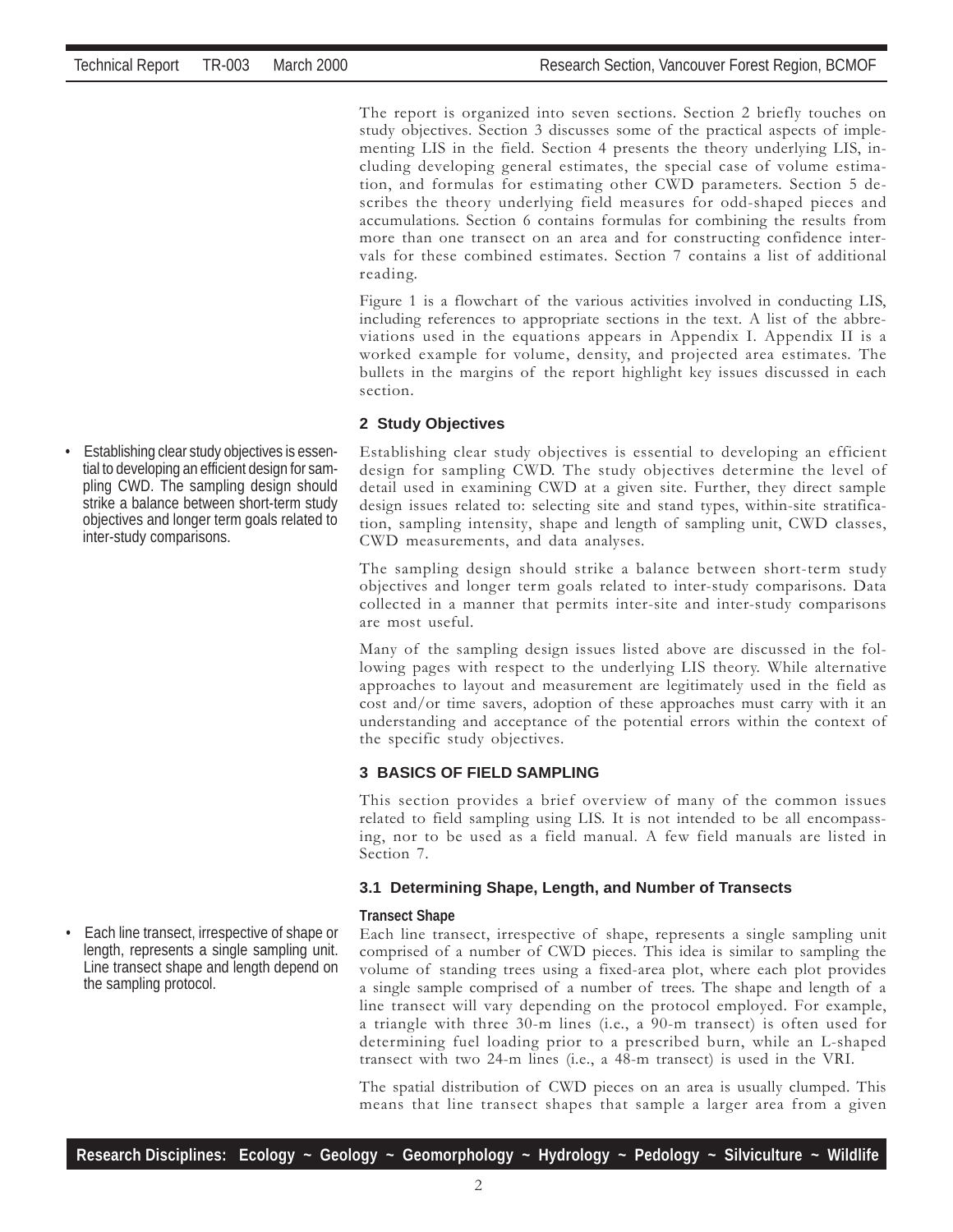

Figure 1. Flowchart of activities for conducting line intersect sampling (LIS) of coarse woody debris (CWD). Numbers in brackets refer to sections of text in this report.

sampling point (e.g., a 30-m straight line) are likely to capture more information than some other shape (e.g., a star comprised of six 5-m lines or a triangle comprised of three 10-m sides). However, the time required to complete the measurements on a line transect may be slightly shorter for a transect shape that brings the field crew back to the starting point (e.g., a triangle). This becomes more important as the length of the line transect increases (Figure 2).

#### **Transect Length**

The variability of a CWD variable (e.g., volume of CWD per unit area) depends on the length of the line transects. In general terms, the longer each individual line transect is, the smaller the variability will be among lines. It follows that the longer the line transect is, the fewer line transects that need to be established to achieve a given sampling error level. However, longer line transects require more time to establish and require more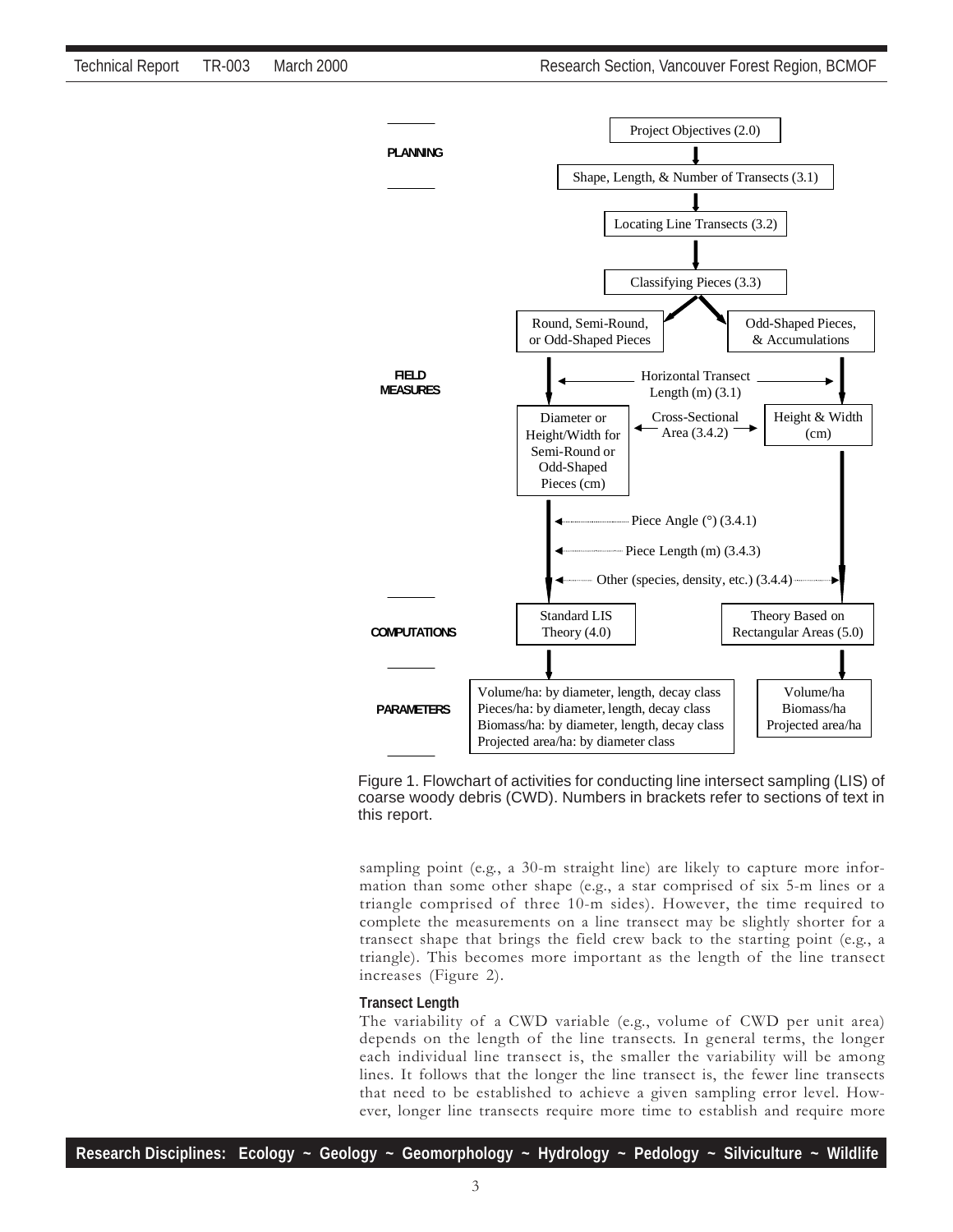CWD pieces to be measured than shorter transects. Hence, the time (and cost) per line is increased with longer lines. A larger number of shorter transects can be sampled in the same time as a smaller number of longer transects.

The trade-off between fewer longer transects and more shorter transects has been examined in a number of studies (see, for example, Hazard and Pickford 1984 and Pickford and Hazard 1978, in Section 7). The consensus is that the total length of the line transects established over an area has much more impact on the overall precision of an estimate than how many individual line transects contribute to that length. For example, a total of 1000 m of line transects established on an area could be comprised of twenty-five 40-m or forty 25-m line transects. The precision of estimates from both of these samples should be similar. However, this relationship breaks down at the extremes. For example, it is unlikely that the precision and efficiency associated with a sample of two 500-m transects would be similar to those found for a sample of one-thousand 1-m transects located on the same area. Also, a small increase in sample size can considerably reduce confidence interval widths when the sample size is small (e.g., less than 10 sampling units) because the variance estimates increase in precision rapidly with increases in sample size when sample sizes are small.

Transect length as discussed above refers to the horizontal length measured in metres. To obtain an unbiased estimate, the horizontal transect length must be known. Preferably, all transects should be corrected for slope in the field so that all transects are of equal horizontal length. This simplifies the compilation and subsequent analyses.

#### **Number of Transects**

If the sampler has a good estimate of the population variability (or the coefficient of variation) associated with the size and shape of line transect for an area in question, it is possible to estimate the number of line transects required to achieve, on average, some pre-established level of precision. The level of precision is usually expressed as a percentage of the estimated value (percentage error), or in absolute terms (sampling error). The sample size formula depends on the sampling design used to locate the line transects



Figure 2. Area potentially covered by different shapes of line transects.

The overall precision of CWD estimates is much more affected by the total length of line transects on an area than by how many individual line transects contribute to that length, except at very small sample sizes (e.g. <10) or very short line lengths (e.g. <2 m). There is a balance between area coverage, sampling time, and good estimates of within-area variability.

- Horizontal transect length must be known to get an unbiased estimate. Correcting for slope in the field simplifies computations.
- A good estimate of the population variability associated with the size and shape of line transect can be used to estimate the number of line transects required to achieve some pre-established level of precision, on average. However, sample sizes determined in advance of sampling do not guarantee that a pre-established level of precision will be achieved.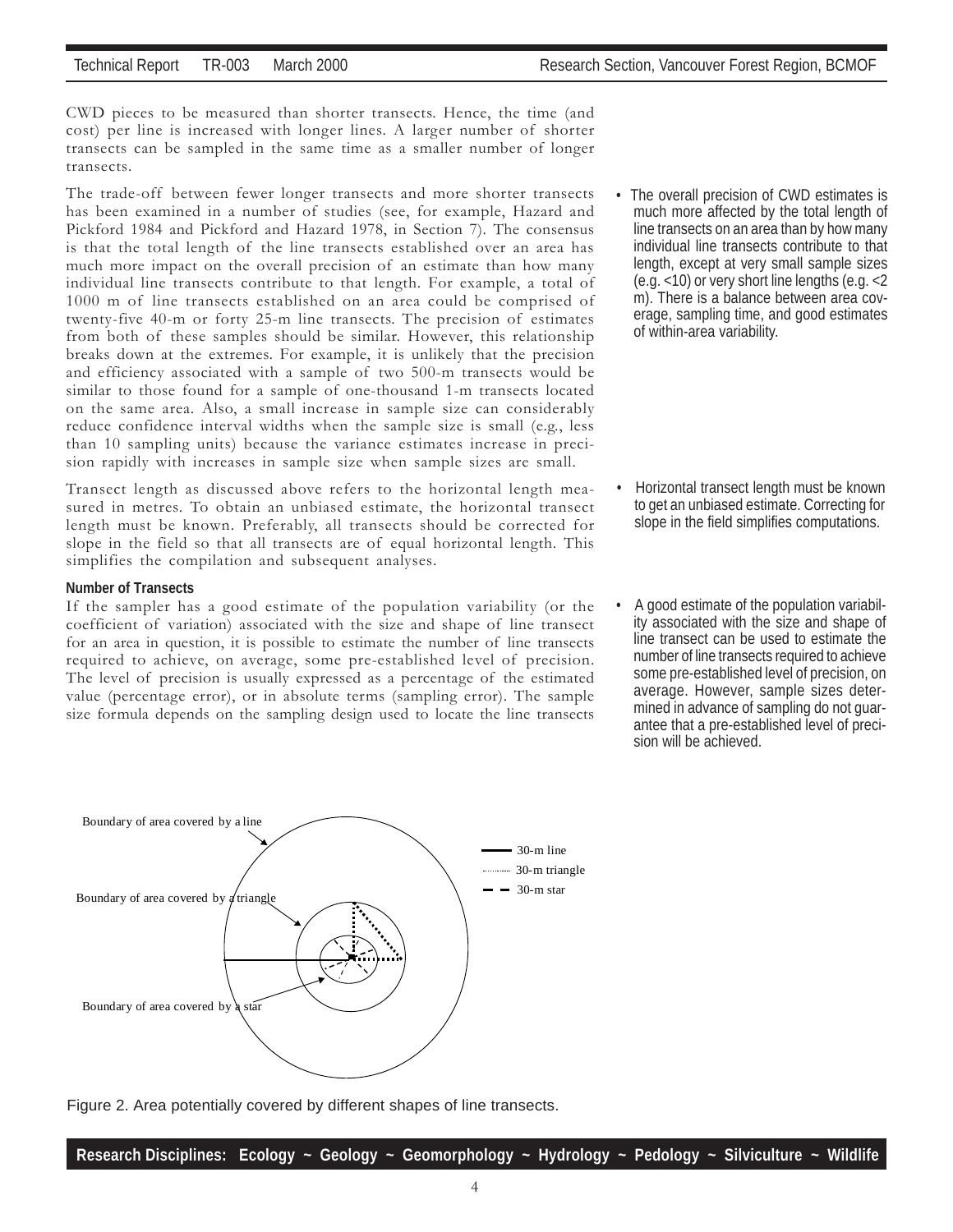on the area; the formula appropriate for simple random sampling is given in Section 5.1. This formula is also frequently used for systematic sampling.

Several cautions regarding sample size determination should be taken into account. Sample sizes that are determined in advance of sampling do not guarantee that a pre-established level of precision will be achieved by any given sample. Even when a good estimate of population variability is used in the sample size formula, only about half of the possible samples of size  $n$  that could be taken will result in estimates that achieve the precision level desired. Most of the time we do not know whether the estimate of population variability used is unbiased. In this situation, we cannot even rely on the probability statement made above. Various procedures exist for increasing the probability of achieving a pre-established level of precision; however, details on these procedures are beyond the scope of this report. See the paper by Marshall and others (1992) listed in Section 7 for details.

The population variability among LIS transects is often quite high due to the usual clumped distribution of CWD. This is especially true if shorter line transects are used or if larger-sized CWD pieces are targeted. It is best to ensure that the sample size thought to be necessary to achieve a preestablished level of precision is practical, given budgetary and personnel limitations, before committing to achieve that precision.

#### **3.2 Locating Line Transects**

Sometimes the location of line transects is covered by the protocol of other, more comprehensive sampling schemes (e.g., the VRI). However, when existing protocol does not specify the procedure to follow when locating line transects, the sampler must decide how to locate line transects over the area of interest.<sup>2</sup>

Technically, the sample points are located, not the line transects. The sample point represents a designated position on the line transect. In most cases the sample point is the end point of the line transect, and it is where piece measurements are initiated. Once a sample point is located, the line transect is installed following a specified routine.

Sample points may be randomly or systematically located. Most commonly, a systematic procedure is used to locate the sample points to help ensure complete coverage of the area of interest and to reduce on-site travel by the field crew. However, to ensure objectivity, the location of the first sample point must be randomly selected after the appropriate sample point spacing has been established.

Sample points are most often established in a square grid to give equal area coverage in all directions. Using a square grid, the distance (in metres) between sample points is determined as:

$$
d = \sqrt{\frac{A}{n}}
$$

where A is the size of the area being sampled in  $m<sup>2</sup>$  and n is the number of sample points.

• The population variability among LIS transects is often quite high. Ensure that the sample size needed to achieve a pre-established level of precision is practical, given budgetary and personnel limitations, before committing to achieve that precision.

- Sample points are located, rather than line transects. The sample point represents a designated position on the line transect. In most cases the sample point is the end of the line transect, and it is where the measurements are started.
- If existing protocol does not specify the procedure to follow when locating line transects, the sampler must decide how to locate line transects. Most commonly, systematic sampling with a random start is used, with the same spacing between sampling points within a row as between rows. Spacing between sampling points depends on the size of the area and the sample size desired.
- The location of the first sample point must be randomly selected.

 $2$  An "area of interest" depends on the study objectives, as does the treatment of features within the area of interest. Depending on the study objectives, some features may be included, excluded, or sampled as separate strata. For example, an area of interest may be defined as including everything within the boundaries of a clearcut except such things as swamps, roads, wildlife tree patches, etc. See Figure 11.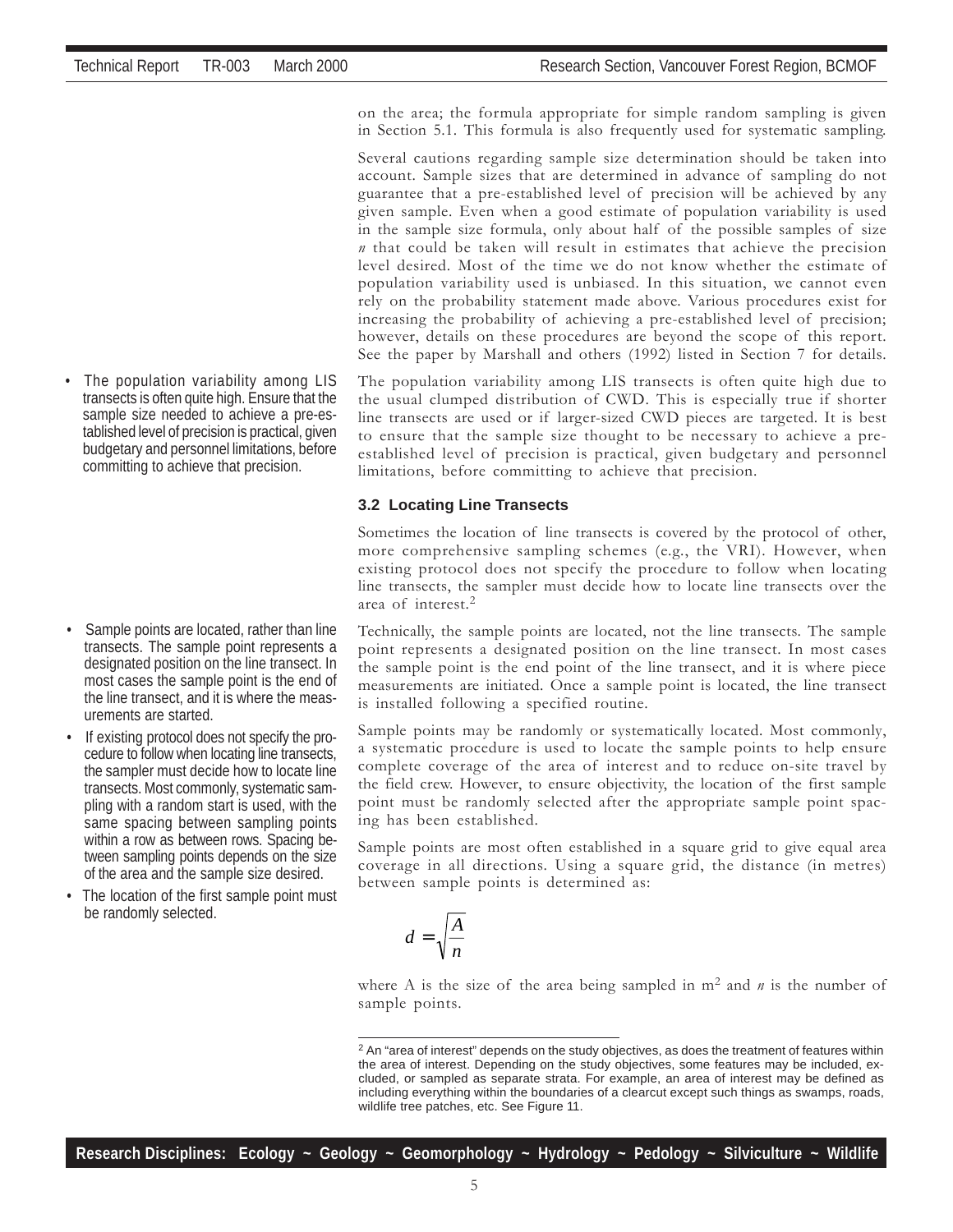It is possible to deviate from a square grid (e.g., by having sample points closer together within a line than between lines). This is sometimes used to reduce the distance travelled on a site by a field crew, but this efficiency is gained at the cost of poorer coverage of the area being sampled.

The theory underlying LIS assumes that CWD pieces are randomly oriented with respect to the line transects. Because this cannot be assured, by the orientation of the CWD pieces on the ground, line transects must be randomly oriented in the field.

#### **3.3 Classifying CWD Pieces**

CWD classes must be established prior to field sampling to best address the range of piece shapes on the area to be sampled. Pieces are classified because different cross-sectional shapes require different field measures in order to obtain good estimates of piece volume. CWD pieces are most frequently classified as follows:

- 1. Round or semi-round in cross-section.
- 2. Some other cross-sectional shape (odd-shaped pieces).
- 3. CWD accumulations.<sup>3</sup>

In some applications (e.g., the VRI), accumulations are treated similarly to odd-shaped pieces and the classes are combined.

Clear rules are required to determine how pieces are classified. While the absence of clear rules will not bias the estimate of the CWD volume/ha, it may result in less precise estimates of volume for some pieces than if the pieces were properly classified, and consequently a less precise estimate of total volume/ha. Further, consistency among crews will be poor. Consistency is important if the results are to be compared across a range of sites or conditions.

Section 4 explains the theory behind LIS for round pieces, semi-round (oval- or half-moon-shaped<sup>4</sup>) pieces, and odd-shaped pieces, where the diameter or an "equivalent" diameter of a circle has been estimated from the cross-sectional area of the odd-shaped piece. The theory underlying the rectangular area approach to estimating the volume/ha of odd-shaped pieces or accumulations is covered in Section 5. Each class requires separate parameter estimates (e.g., volume/ha). The estimate of the total volume/ha of CWD is the sum of the estimates for each group, as discussed in Section 6.

#### **3.4 CWD Piece Measurements**

How and which CWD measurements are collected depend on the CWD class and the project objectives. Table 1 summarizes the piece attributes that must be measured in order to estimate the CWD parameters of interest. In all cases, the line transect must cross the center axis of the individual piece or group of pieces in order for the piece or group of pieces to be tallied.

To estimate total volume/ha of round or semi-round pieces, the following two attributes must be measured: 1) diameter, or "equivalent" round diameter, perpendicular to the center axis of the piece at the point the line

- Line transects must be randomly oriented in the field.
- It may be necessary to classify CWD pieces to improve estimates of volume/ha. Pieces in the different classes will require different field measures and formulas.

- Clear rules are needed to classify pieces. This will ensure consistency. Inconsistency in classifying pieces will not lead to bias, but it may result in less accurate estimates of volume/ha and may complicate comparisons among areas.
- Estimates of total volume/ha are made separately for each class. Classes may be combined to give an overall estimate of total volume/ha.
- To estimate total volume/ha of round or semi-round pieces, the following two attributes must be measured:
	- 1. Diameter, or "equivalent" round diameter, perpendicular to the center axis of the piece at the point the line transect crosses.
	- 2. The angle of the piece from horizontal.

Several other parameter estimates (e.g., pieces/ha, average piece length) require the length of each piece to be measured.

• To estimate total volume/ha of odd-shaped pieces or accumulations, the height and width of the rectangle formed along the plane where the line transect crosses the piece are measured.

<sup>&</sup>lt;sup>3</sup> Depending on the study objectives, fixed-area plots are sometimes used to determine the volume of accumulations of CWD. If that is the case, it is appropriate to use volume-estimation procedures like those detailed by Little (1982).

 $4$  Technically, oval- and half-moon-shaped pieces are odd-shaped. However, in the field it is fairly easy to calculate the diameter of a circle of equivalent cross-sectional area. They are therefore often treated similarly to pieces that are round in cross-section.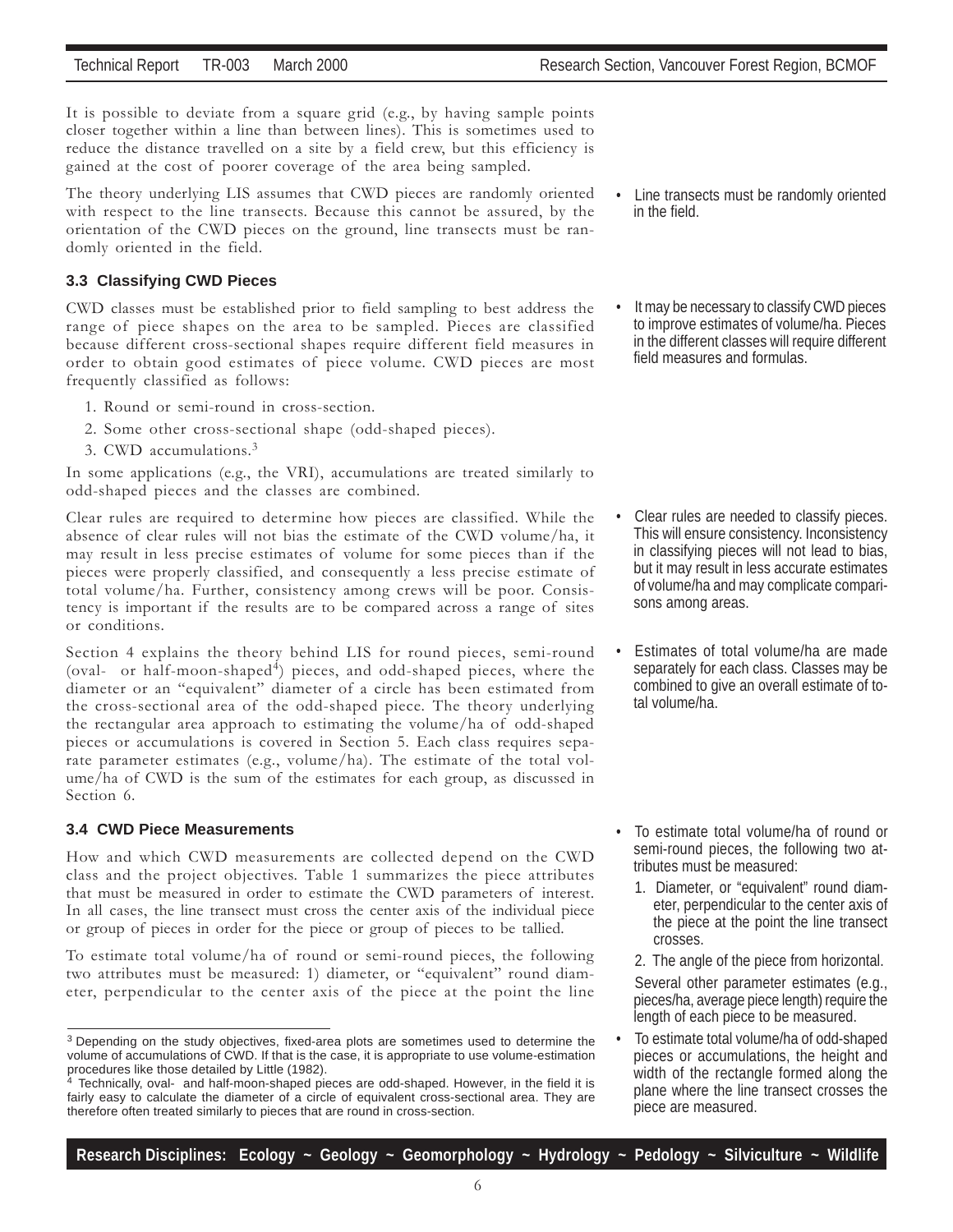|                                                                 | Piece attributes          |                |                                                       |                                        |                                          |                        |                           |                                |
|-----------------------------------------------------------------|---------------------------|----------------|-------------------------------------------------------|----------------------------------------|------------------------------------------|------------------------|---------------------------|--------------------------------|
| Parameters, by CWD class                                        | Transect<br>length<br>(m) | <b>Species</b> | Piece<br>angle<br>from the<br>horizontal<br>(degrees) | Piece<br>diameter<br>(c <sub>m</sub> ) | Rectangle<br>length<br>and width<br>(cm) | Piece<br>length<br>(m) | Piece<br>decay<br>(Class) | Piece<br>density<br>$(g/cm^3)$ |
| Round or semi-round pieces                                      |                           |                |                                                       |                                        |                                          |                        |                           |                                |
| Total volume $(m^3/ha)$                                         | X                         | X              | X                                                     | $\mathbf X$                            |                                          |                        |                           |                                |
| Volume, by diameter class<br>(m <sup>3</sup> /ha)               | X                         | X              | X                                                     | X                                      |                                          |                        |                           |                                |
| Total projected area $(m^2/ha)^{-a}$                            | X                         | X              | X                                                     | X                                      |                                          |                        |                           |                                |
| Projected area,<br>by diameter class (m <sup>2</sup> /ha)       | X                         | X              | X                                                     | X                                      |                                          |                        |                           |                                |
| Volume, by diameter<br>& length classes $(m^3/ha)$              | X                         | $\mathbf X$    | X                                                     | X                                      |                                          | X                      |                           |                                |
| Total pieces (no./ha)                                           | $\mathbf X$               | $\mathbf X$    | $\mathbf X$                                           | $\mathbf X$                            |                                          | X                      |                           |                                |
| Pieces, by diameter class<br>(no.ha)                            | X                         | $\mathbf X$    | $\mathbf X$                                           | $\mathbf X$                            |                                          | X                      |                           |                                |
| Pieces, by diameter<br>$&$ length classes (no./ha)              | X                         | X              | X                                                     | X                                      |                                          | X                      |                           |                                |
| Projected area, by diameter<br>& length classes $(m^2/ha)^{-a}$ | $\mathbf X$               | $\mathbf X$    | $\mathbf X$                                           | $\mathbf X$                            |                                          | X                      |                           |                                |
| Volume, by diameter<br>& decay classes (m <sup>3</sup> /ha)     | $\mathbf X$               | $\mathbf X$    | $\mathbf x$                                           | $\mathbf X$                            |                                          |                        | X                         |                                |
| Pieces, by diameter<br>& decay classes (no./ha)                 | $\mathbf X$               | $\mathbf X$    | X                                                     | $\mathbf X$                            |                                          | X                      | X                         |                                |
| Total biomass (kg/ha)                                           | X                         | X              | X                                                     | $\mathbf x$                            |                                          |                        | X                         | $\mathbf x$                    |
| Biomass, by diameter class<br>(kg/ha)                           | $\bar{X}$                 | X              | X                                                     | $\mathbf x$                            |                                          |                        | $\mathbf x$               | $\mathbf x$                    |
| Biomass, by diameter<br>& length classes (kg/ha)                | X                         | X              | X                                                     | $\mathbf X$                            |                                          | X                      | $\mathbf x$               | $\mathbf x$                    |
| Odd-shaped pieces, & accumulations                              |                           |                |                                                       |                                        |                                          |                        |                           |                                |
| Total volume $(m^3/ha)$                                         | X                         | X              |                                                       |                                        | X                                        |                        |                           |                                |
| Total projected area $(m^2/ha)^{-a}$                            | X                         | X              |                                                       |                                        | X                                        |                        |                           |                                |
| Total biomass (individual<br>pieces only) (kg/ha)               | X                         | X              |                                                       |                                        | X                                        |                        | $\mathbf X$               | X                              |

Table 1. Summary of measurements required for estimating various CWD parameters.

<sup>a</sup> Total projected area refers to the surface or ground area "covered" by CWD. If the calculations are made based on piece diameters using the formula presented in Section 4.3, then corrections must be made for piece over corrections for overlap are necessary.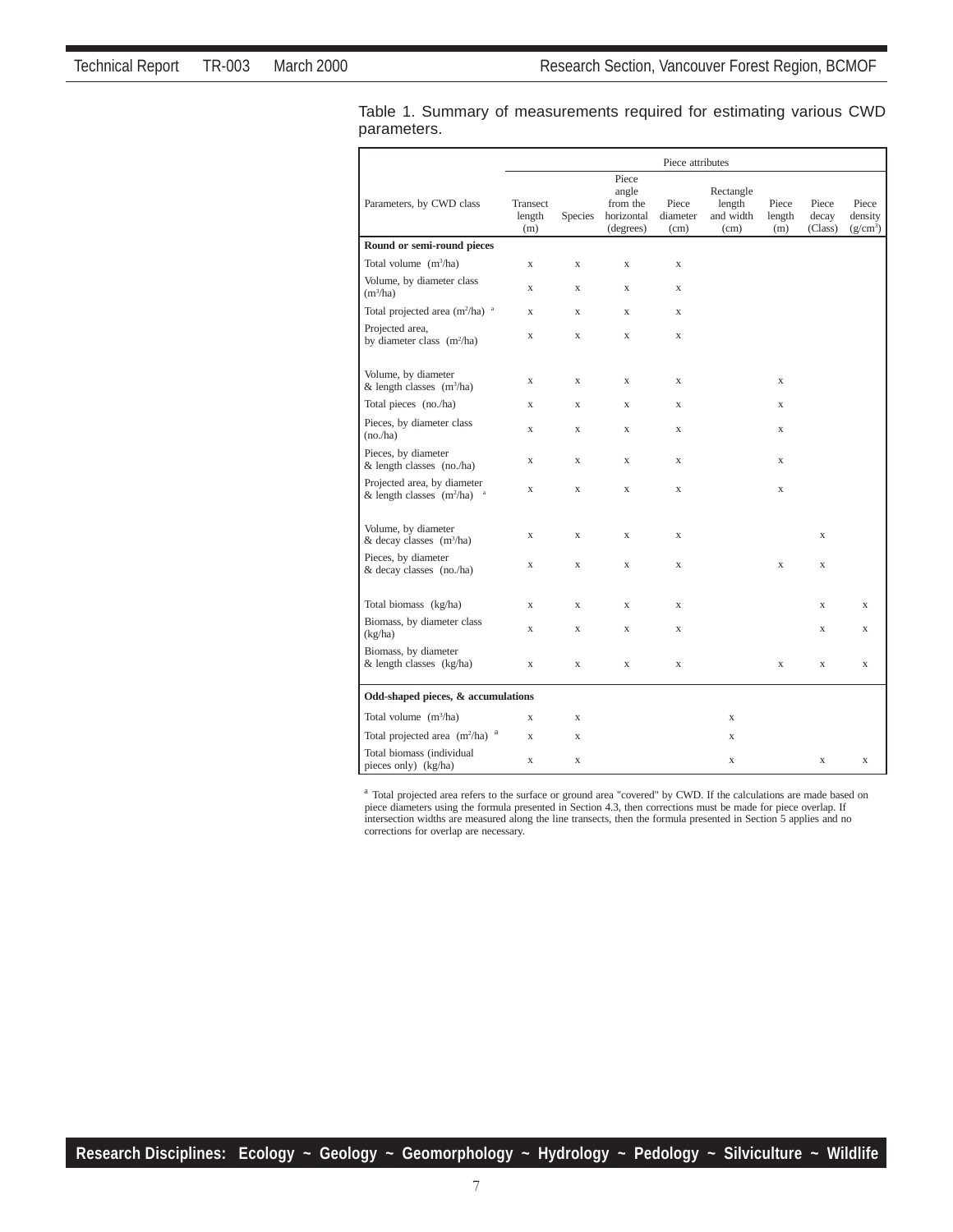transect crosses, and 2) the angle of the piece from horizontal. To estimate total volume/ha of odd-shaped pieces or accumulations requires that the height and width of the rectangle formed along the plane of intersection where the line transect crosses the piece be measured.

If an estimate of total CWD biomass is desired, then decay class and density must also be determined (Section 3.4.4); these measurements are normally taken on a subset of the pieces or they are acquired from other studies. Parameters that require individual piece length to be measured (e.g., number of pieces/ha or average piece length) should be estimated using only the technique described for round or semi-round pieces.

#### **3.4.1 Piece Angle**

In the case of round or semi-round CWD, it is necessary to measure the angle of each piece from the horizontal. Pieces that do not lie flat on a horizontal plane have a shorter effective length on this plane than their actual length. This reduces the probability of the piece being crossed by a line transect. If the acute angle of the piece from horizontal is known, this can be accounted for. (See Section 4.1 for details.) If the piece angle is less than 10 or 15 degrees it has little effect on effective piece length (approximately 2 to 4% reduction).

Angles may be measured in degrees or as percentages. The formulas provided in Section 4 assume the angle is measured in degrees; however, it is a simple matter to translate angle measurements from one unit to the other.

In the case of odd-shaped pieces or accumulations (i.e. where volumes are based on rectangular areas), piece angle is not required. In these cases, angled pieces simply have a larger rectangular area than they would have if they were lying horizontally. This compensates for the fact that they are less likely to be crossed by a line transect. (See Section 5 for more details.)

#### **3.4.2 Diameter, and/or Height and Width**

Typically, diameter (or height and width for non-round pieces and accumulations) is recorded in centimetres, as either inside or outside bark dimensions depending on study objectives.

#### **Round or Semi-Round Pieces**

If the CWD piece is round, it is necessary to record only the piece diameter. If the piece is semi-round (i.e. oval or half-moon shaped), approximate the equivalent diameter of a circle with the same cross-sectional area by measuring the diameter along the short (height,  $d_s$ ) and long (width,  $d_l$ ) axes (Figure 3), and determine the geometric mean of these two diameters as:





**•** Only parameters that do not require that piece length be measured can be estimated using the rectangular method.

• Piece angle is required only for pieces that will be compiled using standard LIS theory (i.e., where a round or equivalent round diameter has been recorded). Piece angle is not required where the rectangular area approach is used to estimate cross-sectional area on odd-shaped pieces and accumulations.

- **•** How diameter or height/width are measured depends on how pieces are classified and how each class is treated:
	- Round pieces: Measure diameter perpendicular to the length of the piece where it is crossed by the line transect.
	- Semi-round pieces: Estimate an "equivalent" diameter of a circle based on the geometric mean of height and width measured perpendicular to the length of the piece where the piece is crossed by the line transect.
	- Odd-shaped pieces: Estimate the width and height of a rectangle that represents the cross-sectional area of the piece along the plane formed by the line transect.
	- Accumulations: 1) Individual pieces: As above; 2) Group of pieces: Estimate the width and height of a rectangle that represents the cross-sectional area of the accumulation along the plane formed by the line transect. The rectangular area should reflect only the solid content of the accumulation.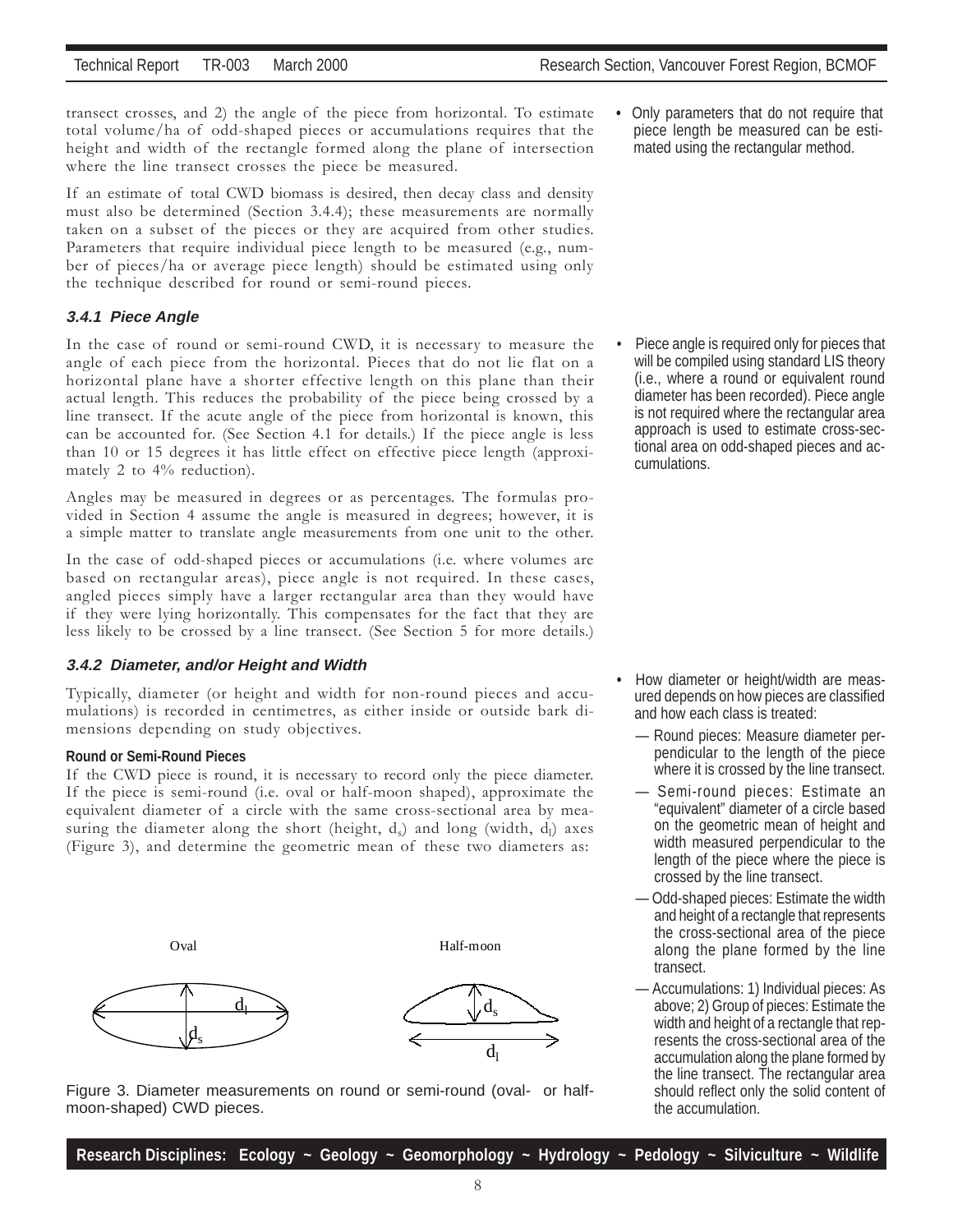$$
\hat{d}_{ij} = \sqrt{d_i \times d_s}
$$

This can be done in the field using a calculator or as part of the compilation, if height and width are recorded on the field forms. The cross-sectional area, and hence the diameter, is estimated perpendicular to the center axis of the piece at the point at which it is crossed by the line transect.

#### **Odd-Shaped Pieces**

There are various approaches to determining the volume of these pieces. One of the more common approaches (used with the VRI) is to estimate the dimensions of a rectangle with an equivalent cross-sectional area to the cross-section of the odd-shaped piece, along the plane formed by the intersection of the line transect with the piece (Figures 4 and 5).

When estimating the cross-sectional area as a rectangle, piece diameter is not measured; instead, the width of the rectangle associated with the oddshaped piece is measured along the length of the line transect, while the effective height of the odd-shaped piece is estimated. The cross-sectional area required for this approach is the cross-sectional area of the piece as crossed by the line, not perpendicular to the center axis of the piece. See Section 5 for more details.

#### **Accumulations**

Accumulations of CWD (e.g., windfalls, cedar-shake waste) crossed by a line transect can be treated as a number of single pieces, or as a single entity. In the former case, field measures depend on the cross-sectional







Figure 5. Cross-sectional area of an odd-shaped CWD piece depicted as a rectangle.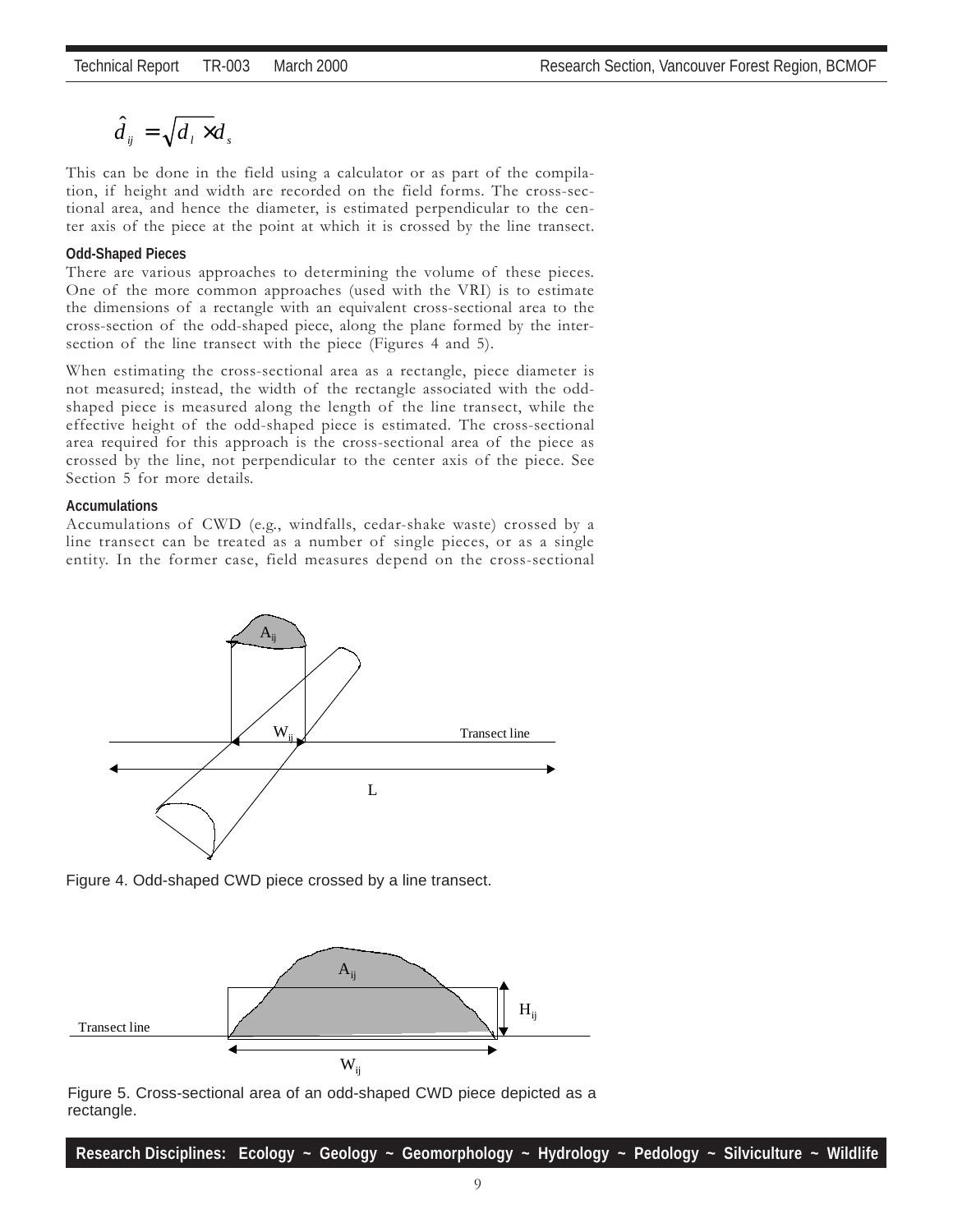shape of each piece and the class (see Table 1). In the latter case, the crosssectional area of the group is estimated as a rectangle, as outlined above. The rectangular area should reflect only the solid content of the accumulation (i.e., not including air space) to avoid overestimating the CWD volume.

Estimating the cross-sectional area of CWD accumulations as a rectangle will be quicker than measuring single pieces, but may result in less precise estimates of volume.

#### **3.4.3 Piece Length**

Piece length is required in the calculation of some parameters (Table 1). Measuring piece length is time consuming compared to measuring diameter. It is perhaps most time consuming for small diameter pieces and curved pieces (e.g., branches, forked deciduous stems). Piece length is typically recorded in metres.

Piece length can be problematic to define. Clear rules governing the measurement of piece length are required. In the case of LIS, piece length must be measured along the center axis of the piece, regardless of the piece shape (Figure 6). Further piece length is often considered to include only that portion of the CWD piece that is greater than or equal to the minimum diameter (e.g., 10 cm).

Consistency is important to ensure that a branched or crooked piece is treated identically whether it is intersected once or more than once. Failure to treat pieces in a consistent manner will introduce bias into the sampling process.

- Piece length is required in the calculation of some parameters.
- Clear rules governing the measurement of piece length are required. In the case of LIS, piece length must be measured along the center axis of the piece, regardless of the piece shape. Further piece length is often considered to include only that portion of the CWD piece that is greater than or equal to the minimum diameter.



Figure 6. Examples of four different CWD piece shapes. Regardless of piece shape, piece length must be measured along the center axis of the piece (dashed line). The second leader of a forked piece is not measured unless crossed by the line transect.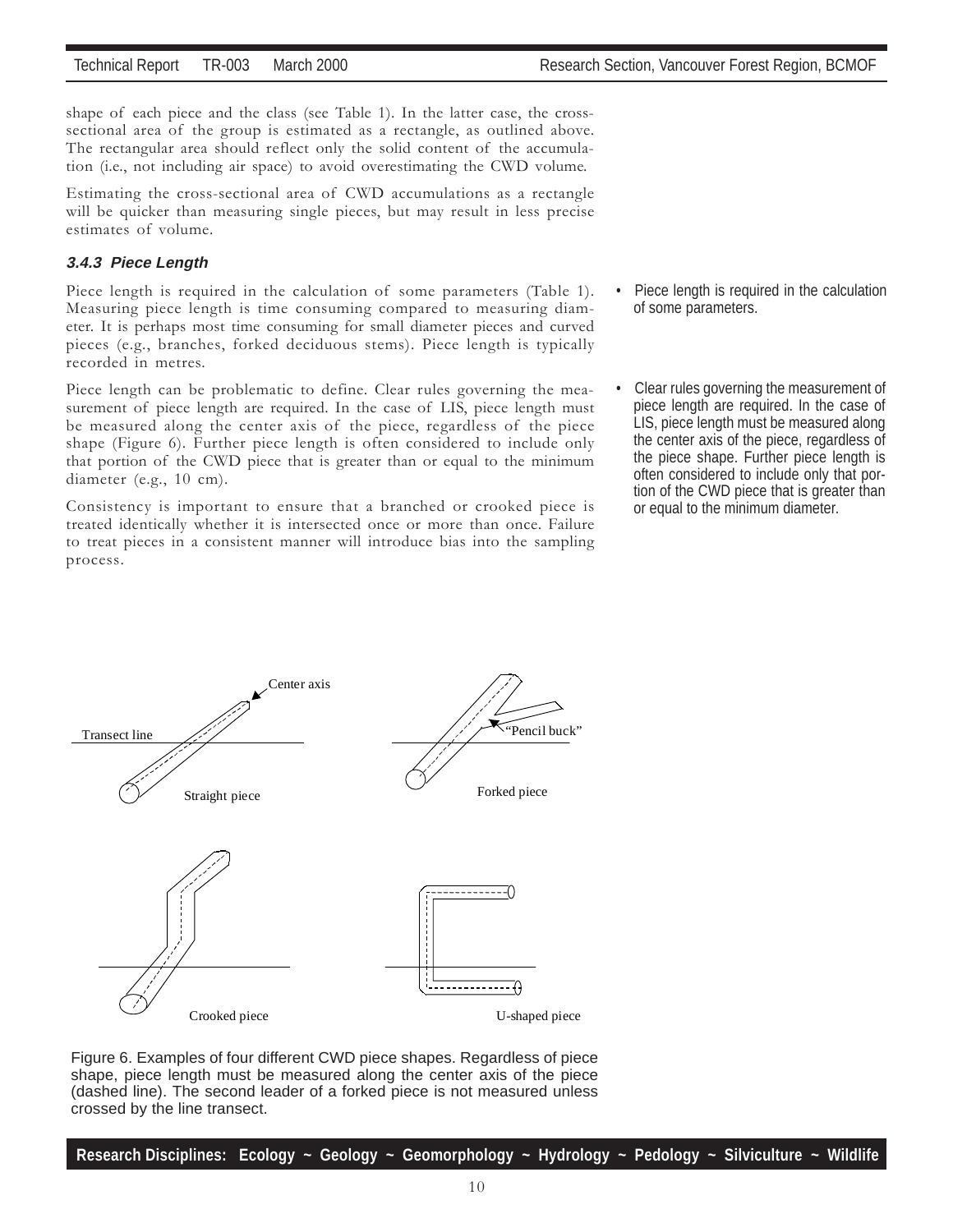In the case of forked pieces, length is measured along the main section only (i.e., the portion with the larger diameter). The second leader is considered a separate piece, and is "pencil bucked" at the main stem. It is therefore not measured unless the transect line crosses it. In the case of Ushaped pieces, the length of the entire U is recorded.

#### **3.4.4 Other Measurements**

#### **Species**

While it is not required in the volume/ha or piece density formulas, species is a routine measurement. It is frequently used in summaries of volume/ha by diameter and/or length class to provide insight into fuel loading hazards, successional trends, and habitat requirements. The tree species codes which are particular to the VRI—are provided in such documents as the BCMOF's Vegetation Inventory Ground Sampling Procedures (1999).

#### **Decay and Density**

CWD pieces are commonly placed into three to five decay classes. Decay class is not required in the volume/ha or piece density formula; therefore, whether or not the decay class is measured is determined by the study objectives.

Decay classes are defined by both physical (e.g., presence of leaves, twigs, branches, percentage of bark cover, shape) and biological indicators (e.g., moss cover, root invasion). The five-class system outlined in the BCMOFís Vegetation Inventory Ground Sampling Procedures (1999) is widely used throughout North America. It is possible to base assessment of the decay class on either the condition of the piece at the point of intersection or on an "average" condition for the entire piece; however, the same assessment procedure should be used throughout the study.

Piece density (kg/m<sup>3</sup>) is required to convert volume/ha  $(m^3/ha)$  to kg/ha. Depending on the study objectives, piece density can be determined from the literature or from field samples. Field measurements of piece density are based on intact CWD cores or slabs collected for volume and oven-dryweight measurements. Field samples are generally stratified by species, diameter/length classes, and decay class. Stratification may be extended to wood type (e.g, bark, sapwood, heartwood) to meet certain study objectives. In areas of high species diversity, it may be necessary to group species within a genus or within some larger functional class. Detailed field measures are often restricted to decay rate and nutrient mineralization studies.

#### **Merchantability**

Indices of merchantability (e.g., log grade, % sound wood), while not required in the volume/ha or piece density formulas, may represent a useful summary parameter for some study objectives. For example, this information may be useful in a post-harvest assessment of CWD under different harvesting treatments, but may be of limited use in a habitat assessment for salamanders. When measured, attributes such as log grade and % sound wood should be closely tied to inventory and residue and waste standards. Generally, these sorts of assessments are based on an examination of the entire piece.

#### **3.5 Other Issues: Multiple Intersections, and Unequal Transect Lengths**

This section addresses two common field-related questions about using LIS: one regarding multiple transect intersections, and the other regarding unequal transect lengths.

• The study objectives determine whether attributes such as species, decay, and merchantability are measured.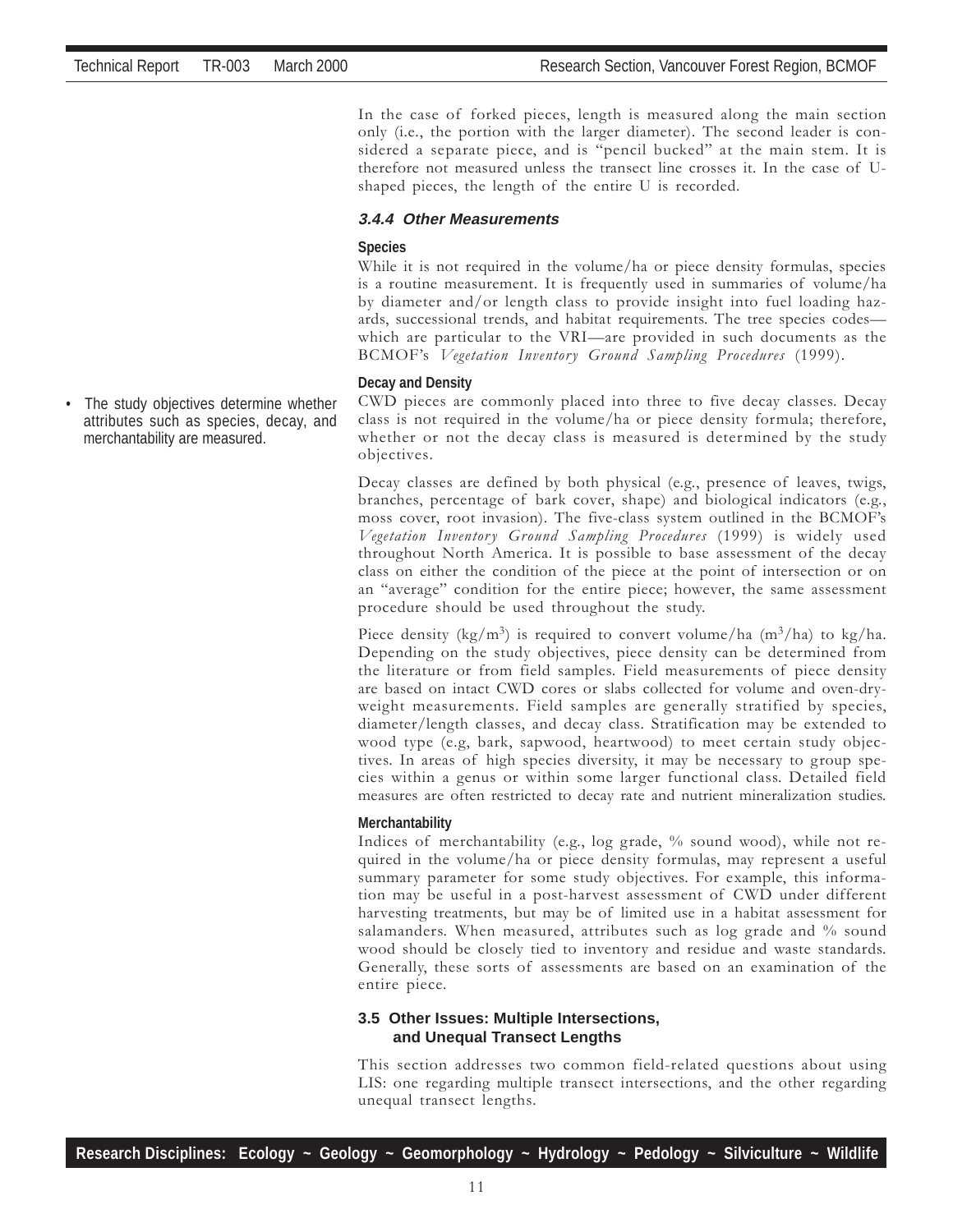This situation might occur for any one of these four reasons:

- 1. More than one line transect segment is located at a sample point (Figure 7).
- 2. The piece is branched or forked (Figure 8).
- 3. The piece is crooked (Figure 9).
- 4. The piece is U-shaped (Figure 10).

Regardless of the reason for multiple crossings, each intersection is treated as a separate observation (i.e., independent of the other intersections) and measurements taken as if each intersection is the only one on the CWD piece.

For example, if a straight piece is intersected twice (Figure 7), record the diameter of the first intersection and the full length of the piece, and record the diameter at the second intersection and the full length again; i.e. the full length is recorded twice, once for each intersection, because the piece is actually treated as two separate pieces. In another example, if a crooked piece is intersected three times (Figure 9), record the diameter of each intersection point, plus record the full length for each intersection; i.e. in these cases the piece is actually treated as three separate pieces.<sup>5</sup> The same protocol applies to a U-shaped CWD piece that is intersected twice (Figure 10).

If a forked or branched piece is intersected twice (Figure 8), the forked leaders are also treated as separate pieces, with both diameter and length being recorded. However, this means that the length of the main leader of the piece will be different than the second leader, as one is usually longer than the other.

Other than length, the piece measurements are straightforward. As mentioned earlier (Sections 3.3 and 3.4.3), consistency is important when measuring length to ensure that a branched or crooked piece is treated identically no matter how many times it is intersected. Failure to treat pieces in a consistent manner will introduce bias to the sampling process.

#### *What should be done regarding unequal lengths of line transects at various sampling points?*

Unequal lengths of line transects at various sampling points can be caused by two sources, both of which are beyond the control of the field crew: (1) intersection of some portion of the line with the boundary of the area of interest, and (2) intersection of a portion of the line with some other feature (e.g., a road) that is not part of the sample area or that is unsafe to sample. These situations can be addressed by using approximation techniques.

The boundary of the area of interest depends on the study objectives, as will the treatment of other features (e.g., wildlife tree patches, non-productive areas) within the boundary. Depending on the study objectives, some features may be included, excluded, or possibly sampled as separate strata (Figure 11).

Where the boundary of the area of interest is encountered when establishing a line transect, use a "bounce-back" technique, like that suggested by

**Research Disciplines: Ecology ~ Geology ~ Geomorphology ~ Hydrology ~ Pedology ~ Silviculture ~ Wildlife**

• Treat branched or crooked CWD pieces identically whether they are intersected once or more than once.

<sup>5</sup> Proof for measuring length on non-straight pieces is provided in de Vries (1986).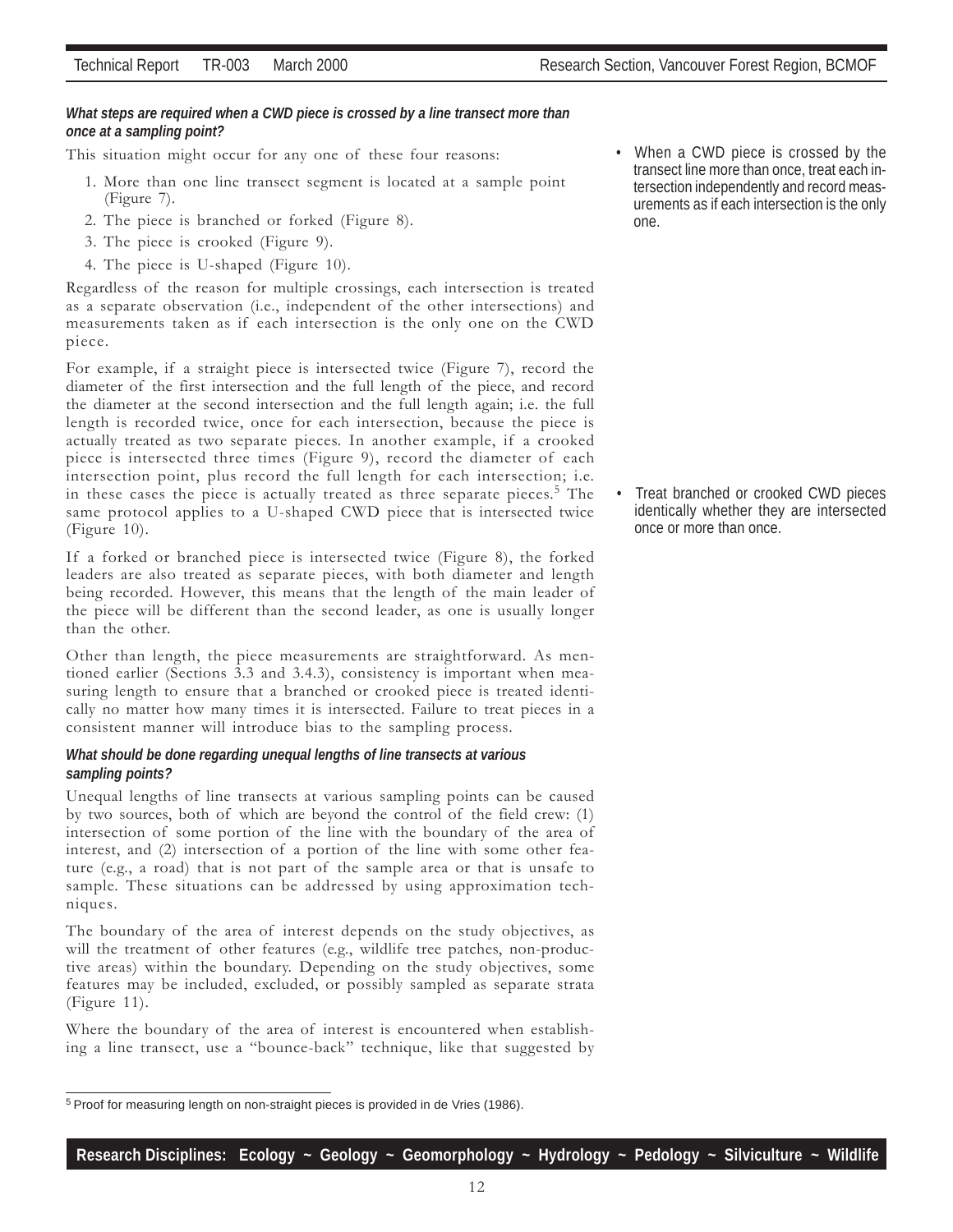

Figure 7. A straight piece of CWD crossed twice because of line transect shape. Treat as two separate pieces, with diameter measured at each point of intersection. Measure length once, but record each time the piece is crossed.



Figure 8. A piece of CWD crossed twice because it is branched. Treat as two separate pieces , with diameter measured at each point of intersection. Record the length of each piece separately.



Figure 9. A piece of CWD crossed three times because it is crooked. Measure diameter at each point of intersection. Measure length once, but record each time the piece is crossed.



Figure 10. A U-shaped piece of CWD crossed twice by the transect line. Measure diameter at each point of intersection. Measure length once, but record each time the piece is crossed.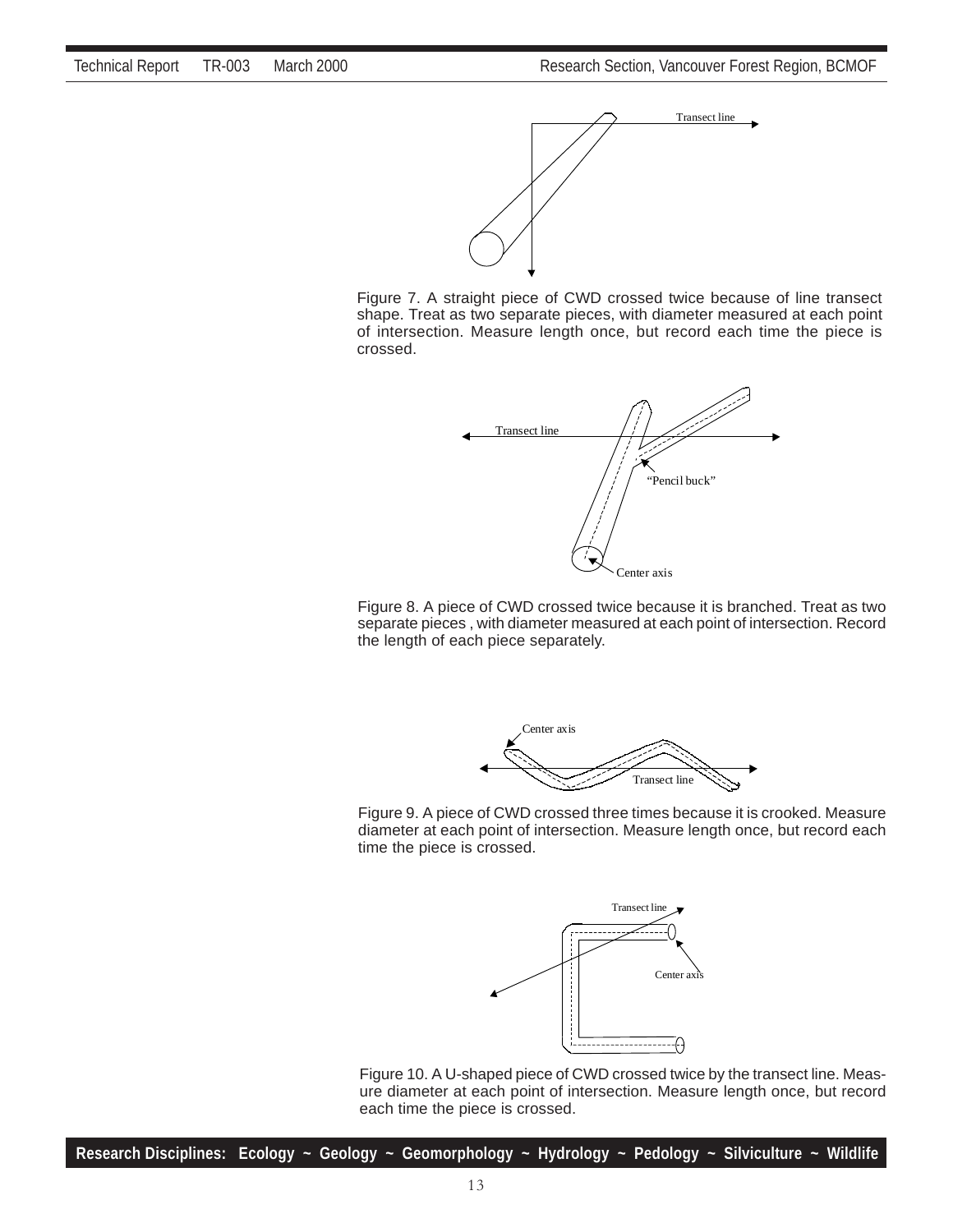the VRI protocol. This involves doubling back along a line transect from the point at which it intersects a boundary, until the appropriate length of line transect is reached. Each CWD piece that is crossed a second time is counted as an additional observation. If the boundary is intersected before the halfway point of the line transect, the bounce-back extends back past the point of origin of the line transect.

If a portion of the line transect falls into an excluded area (e.g., road, wide stream) or encounters an area that is unsafe to sample, the length of the line transect that is actually sampled is recorded. For example, if a line transect crosses a road or non-productive area that is to be "netted out", then CWD pieces are measured up to and beyond the road or non-productive area, but not through those areas (Figure 11). To estimate the excluded area, the total area is multiplied by the proportion of the total length of all the transects that fall into areas which are to be "netted out".

If unequal line transect lengths exist within a sample, an unbiased estimate of the variance of any CWD estimate is no longer guaranteed. It is usually best to weight the estimate, giving values from longer line transects proportionally more weight than those from shorter transects. (See Equations 21 and 22 in Section 6.)

- Use a "bounce-back" technique when the line transect encounters boundaries for the area of interest.
- Other situations causing less than a full line transect to be established can be addressed by using the actual line length sampled in the formulas.
- If line transects are of unequal length, an unbiased estimate of the variance of any CWD estimate is no longer guaranteed. Weight estimates by the length of the line transect actually sampled.



Figure 11. Hypothetical random layout of line transects on an area of interest.

| Research Disciplines: Ecology ~ Geology ~ Geomorphology ~ Hydrology ~ Pedology ~ Silviculture ~ Wildlife |  |  |  |  |
|----------------------------------------------------------------------------------------------------------|--|--|--|--|
|                                                                                                          |  |  |  |  |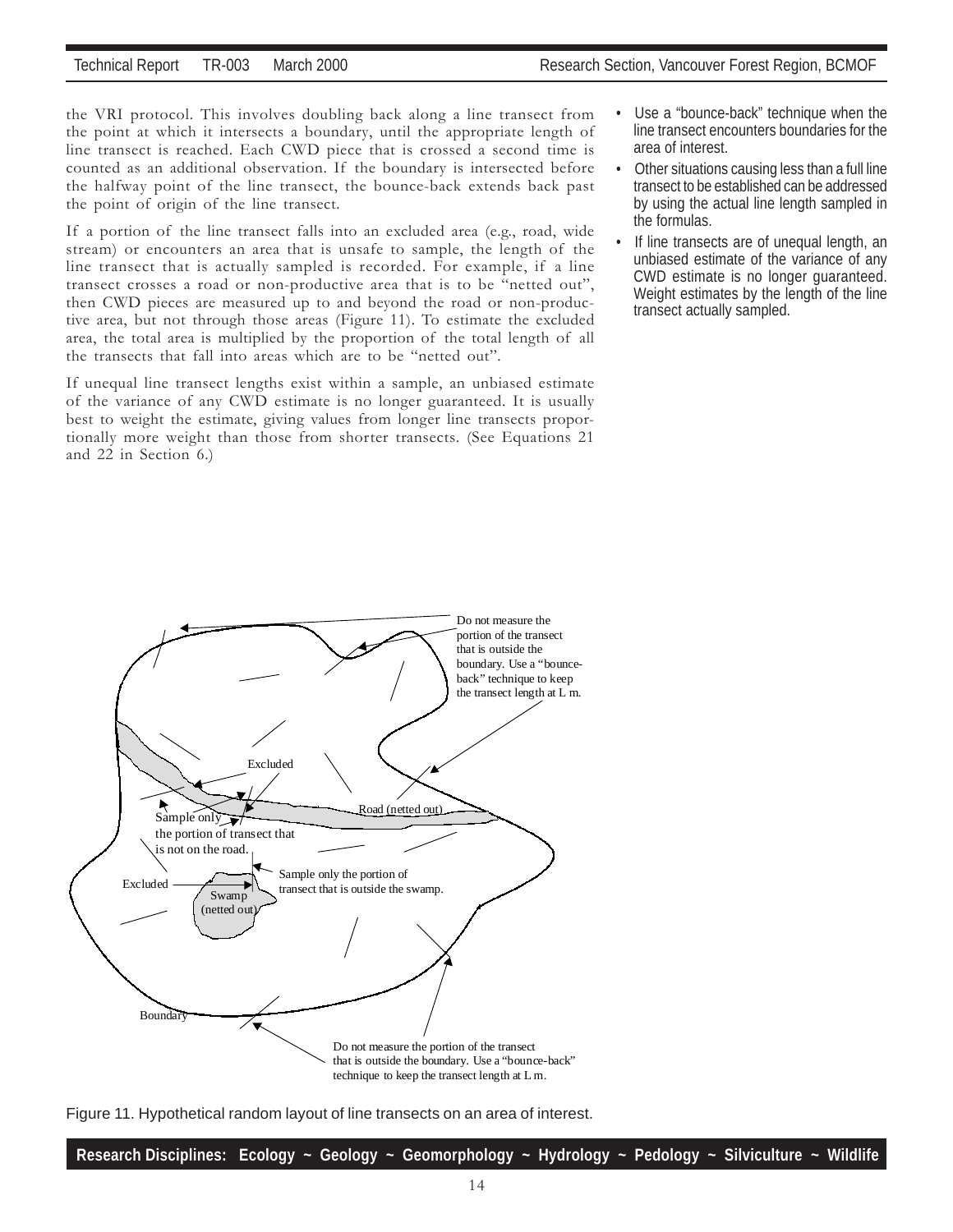#### **4 LIS THEORY FOR ROUND, SEMI-ROUND, AND ODD-SHAPED PIECES WHERE AN EQUIVALENT DIAMETER IS ESTIMATED**

#### **4.1 Derivation of the LIS Formula for a Single Line Transect**

The variable of interest associated with a single line transect  $(y_i)$  (e.g., volume/ha) equals the sum of the ratios between the variable value for a piece (yij) (e.g., volume/piece) and the probability of that piece being crossed by the line  $(p_{ii})$ , for all pieces crossed by the transect. This is expressed mathematically as:

$$
y_i = \sum_{j=1}^{m_j} \frac{y_{ij}}{p_{ij}}
$$

Use this equation for any variable of interest, providing it can be measured on each piece and the probability of the transect intersecting the piece can be determined.

To determine the probability that line transect i, with length L, will intersect a CWD piece with a length of  $l_{ij}$ , first define an arbitrary area of size A on which the CWD pieces are found. Assume line transect i is located randomly on A, away from its edges. Imagine a rectangle of size L W, where W is the width of the rectangle, to be centered on the transect (Figure 12). Assume that W is greater than the length of any of the pieces being considered. The probability that transect i will intersect a piece of length  $l_{ii}$  with a midpoint  $M_{ii}$  depends on: (1)  $M_{ii}$  being in the rectangle; and (2) transect i intersecting the piece, given that  $M_{ii}$  is in the rectangle. That is:

 $p_{ii}$  = Prob( $M_{ii}$  is in the rectangle)

 $\times$  Prob(intersection given that  $M_{ij}$  is in the rectangle).

The probability that  $M_{ij}$  is in the rectangle is simply:

[2] Prob(M<sub>ij</sub> is in LW) = 
$$
\frac{L \times W}{A}
$$



Figure 12. CWD pieces randomly scattered over area A.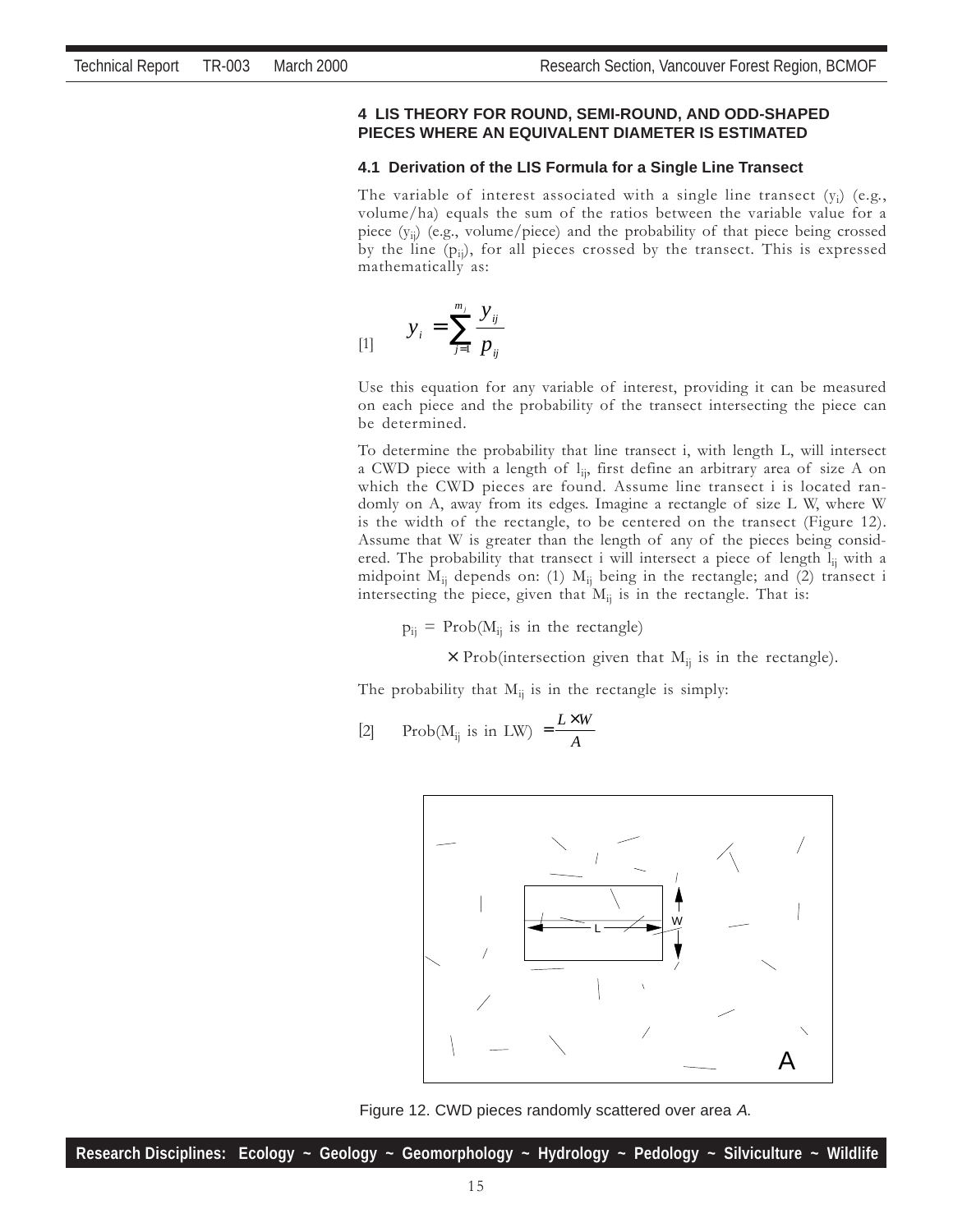ing the transects.

The probability that transect i intersects the piece, given that  $M_{ii}$  is in the rectangle, depends on the angle between the transect and the piece, and the length of a perpendicular line from  $M_{ii}$  to the transect. In Figure 13,  $\theta_{ii}$ is the acute angle between the piece and the transect,  $m_{ii}$  is the perpendicular distance between  $M_{ij}$  and the transect, and  $X_{ij}$  is the distance from  $M_{ij}$  to the transect measured along the piece.  $\theta_{ij}$  ranges from 0 to 90 degrees (0 to  $\pi/2$  radians). If  $M_{ij}$  is in the rectangle, then  $m_{ij}$  ranges from 0 to a maximum that will be less than W/2. The denominator for the second part of the probability statement is defined as the product of the maximum values of these ranges. Symbolically:

Prob(intersection given that M<sub>ij</sub> is in the rectangle)  $=\frac{W}{2 \times \pi/2}$  $=\frac{?}{W/2 \times \pi}$ 

All that remains to be determined is when the transect will cross the piece. If  $\theta_{ii}$  is 0 radians, then m<sub>ij</sub> must also be 0 in order for the transect to intersect the piece, since  $\theta_{ij} = 0$  implies that the transect is parallel to the piece (i.e., it must be on top of the piece to intersect it). At the other extreme, when  $\theta_{ii}$ is  $\pi/2$  radians, m<sub>ij</sub> can range from 0 to l<sub>ij</sub>/2 and the transect will touch the piece. Between these two extremes,  $m_{ii}$  will range from 0 to a value less than  $l_{ii}/2$  (Figure 14).



— If CWD pieces are not lying flat on a horizontal plane, then the effective length of each piece on this plane must be determined from the acute angle of each piece from the horizontal.

• LIS theory assumes that CWD pieces are randomly oriented with respect to the line

The probability of a given CWD piece being crossed by a line transect is proportional to the length of the transect and the length of the piece, and is inversely proportional to the unit area on which the piece is found.



Figure 13. Measuring angle and length for an intersecting piece.



Figure 14. Combinations of m<sub>ij</sub> and  $\theta_{ij}$  for intersecting pieces.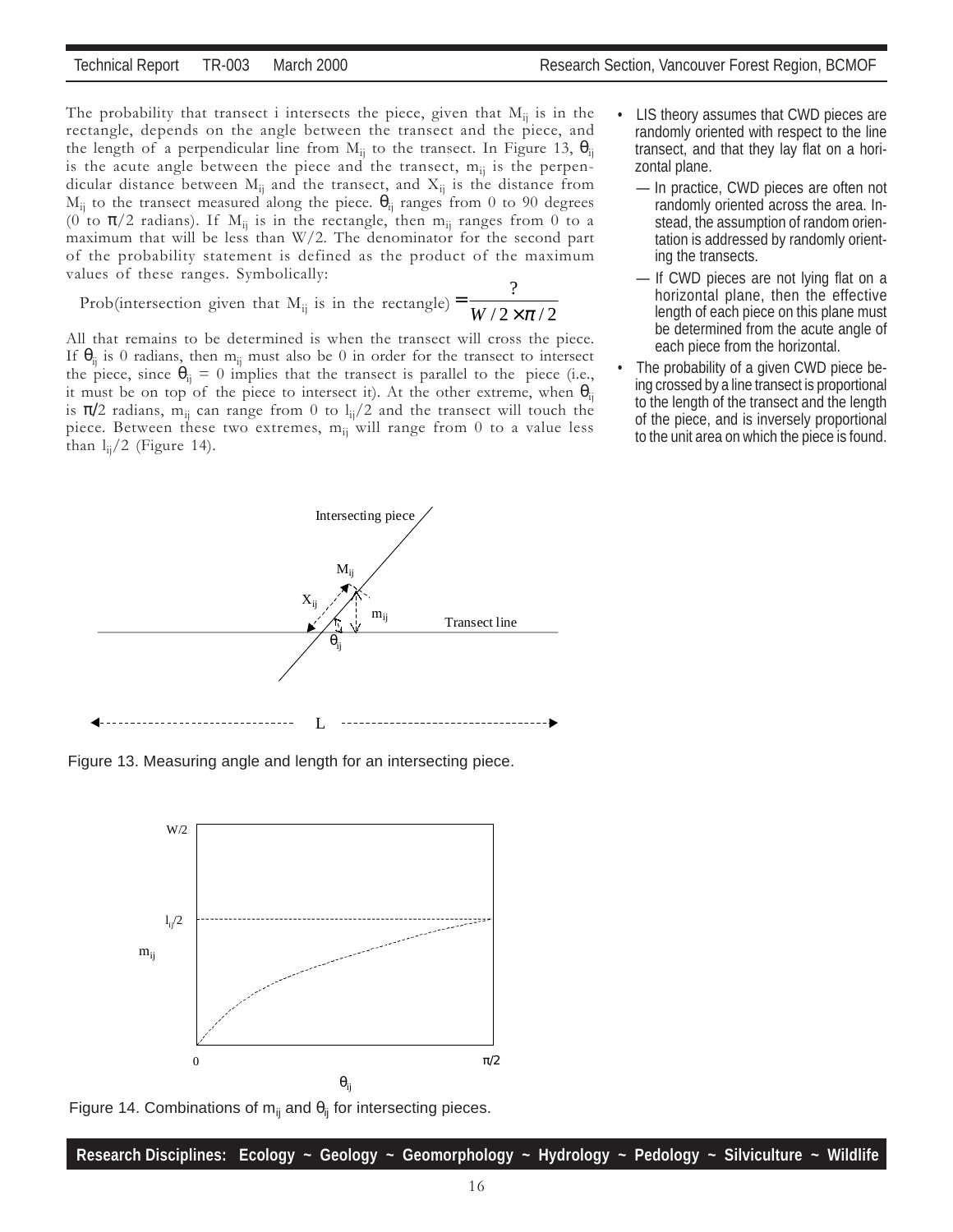An equation for the upper limit of  $m_{ij}$  can be derived from the relationship between  $m_{ij}$  and  $X_{ij}$  shown in Figure 13. In order for the transect to intersect a piece,  $X_{ij}$  must be less than or equal to  $l_{ij}/2$ . Since  $m_{ij} = X_{ij} \times \sin \theta_{ij}$  and  $X_{ij} = m_{ij} / \sin \theta_{ij}$ , it follows that:

$$
\frac{m_{ij}}{\sin \theta_{ij}} \le \frac{l_{ij}}{2}
$$

Therefore:

$$
m_{ij} \le \frac{l_{ij}}{2} \times \sin \theta_{ij}
$$

Thus the second part of the probability statement is:

Prob(intersection given that  $M_{ii}$  is in the rectangle)

$$
= \frac{\text{area defined by } m_{ij} \le \frac{l_{ij}}{2} \times \sin \theta_{ij}}{\frac{W}{2} \times \frac{\pi}{2}}
$$

The area under the curve  $m_{ij} \leq l_{ij} / 2 \times \sin \theta_{ij}$  for the range of angles between 0 and  $\pi/2$  radians is:

> Ί  $\overline{\phantom{a}}$

$$
area = \int_{\theta=0}^{\pi/2} \frac{l_{ij}}{2} \times \sin \theta \ d\theta
$$
  
=  $\frac{l_{ij}}{2} \times \left[ -\cos \theta \Big|_0^{\pi/2} \right]$   
=  $\frac{l_{ij}}{2} \times \left[ -\cos \left( \frac{\pi}{2} \right) + \cos(0) \right]$   
=  $\frac{l_{ij}}{2}$ 

Thus:

[3] Prob(intersection given that  $M_{ij}$  is in the rectangle) 2 2  $=\frac{2}{W} \times \frac{\pi}{2}$ 

The two parts of the probability of transect i intersecting a piece (Equations 2 and 3) can now be combined to yield:

2

*lij*

$$
p_{ij} = \frac{L \times W}{A} \times \frac{\frac{l_{ij}}{2}}{\frac{W}{2} \times \frac{\pi}{2}}
$$

This simplifies to:

$$
[4] \qquad p_{ij} = \frac{2 \times L \times l_{ij}}{A \times \pi}
$$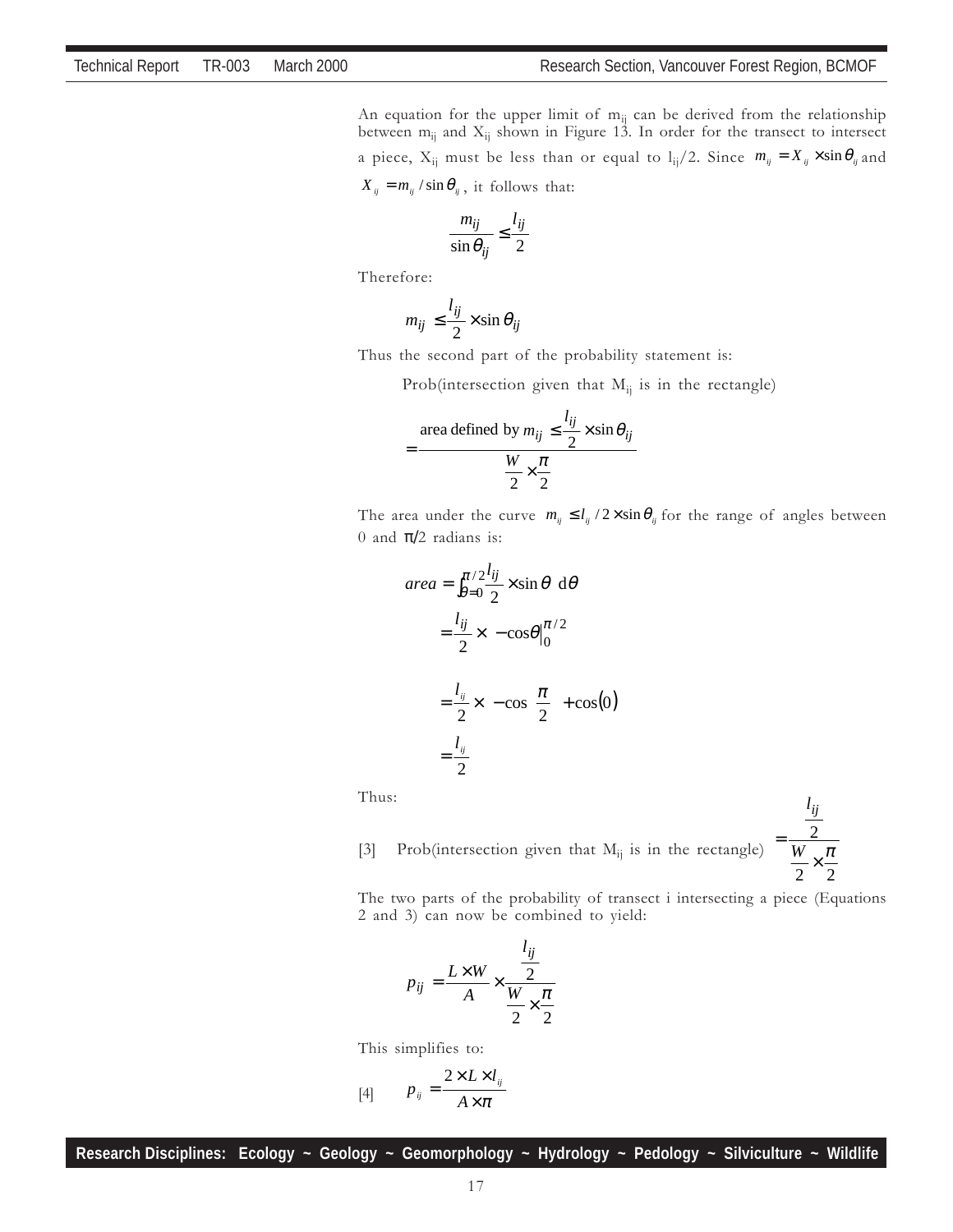If a piece does not lie flat on a horizontal plane, its effective horizontal length must be calculated by multiplying  $l_{ii}$  by the cosine of the acute angle of the piece from the horizontal  $(\lambda_{ii})$ :

$$
[5] \qquad p_{ij} = \frac{2 \times L \times (l_{ij} \times \cos \lambda_{ij})}{A \times \pi}
$$

Since the cosine of any acute angle is less than 1, this correction decreases the probability of intersection (i.e., it reduces the effective length of the piece).

#### **4.2 Estimating Volume Per Hectare from a Single Line Transect**

The volume per unit area represented by the pieces crossed by any transect can be determined by substituting piece volume  $(v_{ij}, in m^3)$  for  $y_{ij}$  in Equation 1. This yields:

$$
y_i = \sum_{j=1}^{m_i} \frac{v_{ij}}{p_{ij}}
$$

where  $y_i$  is the total volume  $(m^3)$  on area A represented by the round or semi-round CWD pieces intersected by transect i,  $v_{ii}$  is the volume of piece j on line i in  $m^3$ , and  $p_{ij}$  is the probability of transect i crossing piece j (determined using Equations 4 or 5).

Huber's Formula provides an estimate of  $v_{ij}$  based on the cross-sectional area at the middle of the piece  $(A_{\text{Mij}})$  in cm<sup>2</sup>), which is determined from the diameter at that point ( $d_{\text{Mij}}$ , in cm), providing the log is circular. The piece length in m is  $l_{ij}$ ; and 10 000 is used to convert cross-sectional area from cm<sup>2</sup> to m<sup>2</sup>:

$$
v_{ij}(m^3) = A_{M_{ij}} \times l_{ij} = \frac{\pi}{10000} \times \left(\frac{d_{M_{ij}}}{2}\right)^2 \times l_{ij} = \frac{\pi \times d_{M_{ij}}^2}{40000} \times l_{ij}
$$

For semi-round pieces, use the "equivalent" diameter of a circle in the above formula.

Assuming that the line transect intersects a piece at its midpoint on average, Huber's Formula can also be used to estimate volume of the piece using the diameter  $(d_{ii})$  measured at the point of intersection of the line and the piece:

[7] 
$$
v_{ij}(m^3) = \frac{\pi \times d_{ij}^2 \times l_{ij}}{40\,000}
$$

Equations 7 and 5 can be substituted into Equation 6 to obtain the total volume on area A  $(y_i)$  represented by each line, where L and  $l_{ij}$  are in m,  $d_{ij}$ is in cm, and  $\lambda_{ij}$  is in degrees:

$$
y_i(m^3) = \frac{\left(\sum_{j=1}^{m_i} \frac{\pi \times d_{ij}^2 \times l_{ij}}{4 \times 10000}\right)}{\left(\frac{2 \times L \times l_{ij} \times \cos(\lambda_{ij})}{A \times \pi}\right)}
$$

This simplifies to: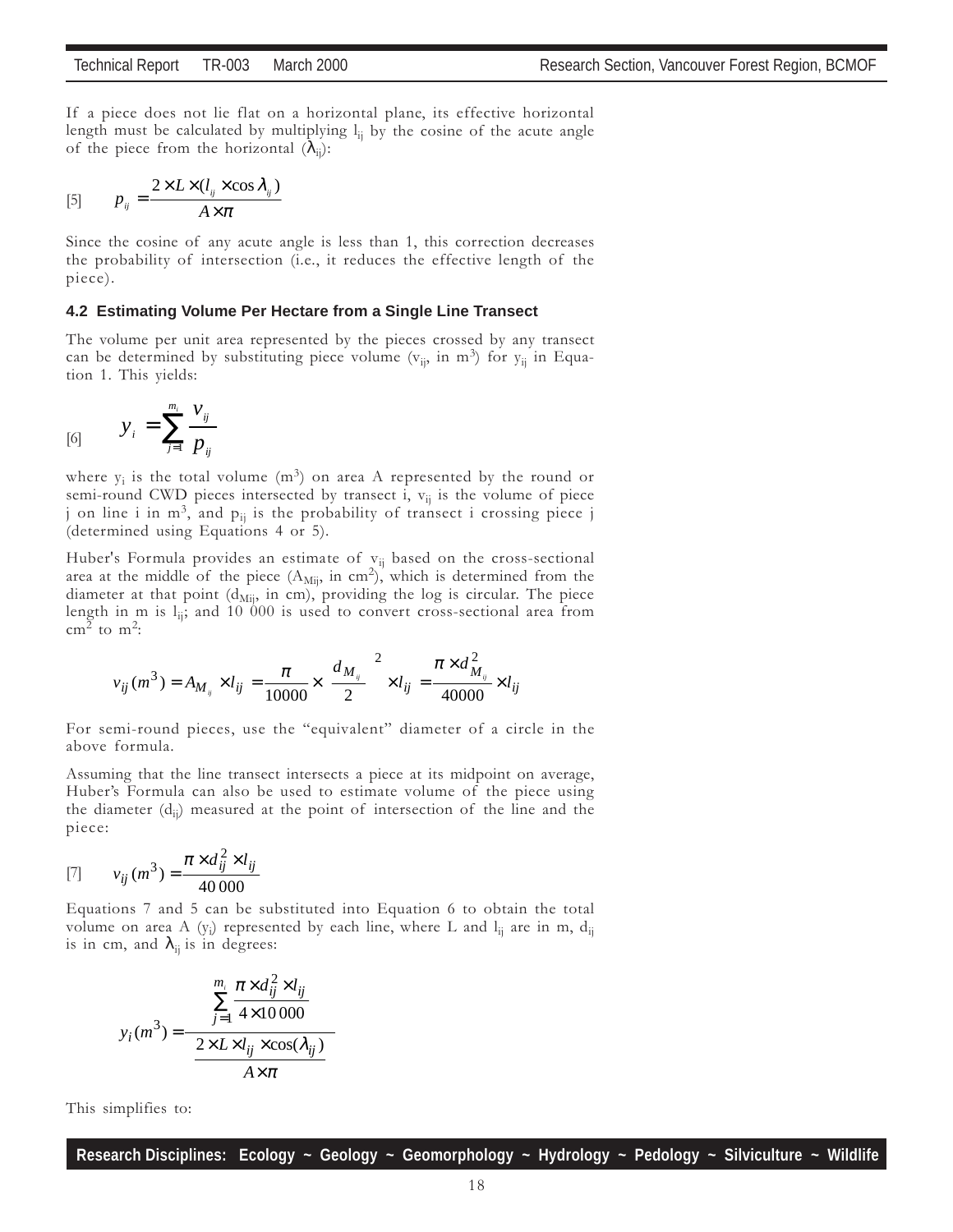$$
y_i(m^3) = \frac{\pi^2 \times A}{80000 \times L} \times \sum_{j=1}^{m_i} \frac{d_{ij}^2}{\cos(\lambda_{ij})}
$$

If A is 1 ha (10 000 m<sup>2</sup>), then the above equation simplifies further to:

[8] 
$$
y_i(m^3/ha) = \frac{\pi^2}{8 \times L} \times \sum_{j=1}^{m_i} \frac{d_{ij}^2}{\cos \lambda_{ij}}
$$

When  $\lambda_{ii}$  is small,  $cos(\lambda_{ii})$  is close to 1 and the angle of the piece from horizontal has little impact on the estimated volume/ha.

If all of the pieces can be assumed to lie almost horizontal, then the formula simplifies further to:

[9] 
$$
y_i(m^3/ha) = \frac{\pi^2}{8 \times L} \times \sum_{j=1}^{m_i} d_{ij}^2
$$

#### **4.3 Determining Per-Hectare Values Other Than Volume From a Single Line Transect**

Equation 1 can be used for any attribute that can be measured on a CWD piece in order to combine the measurements into an estimate of value per unit area. In the few examples that follow, the assumption is that the unit area of interest (i.e., A) is 1 ha  $(10\ 000\ \text{m}^2)$ . Thus,

$$
p_{ij} = \frac{2 \times L \times l_{ij} \times \cos \lambda_{ij}}{10000 \times \pi}
$$

#### **Total Number of Pieces Per Hectare**

For pieces/ha,  $y_{ii}$  equals 1 for each piece crossed, and Equation 1 becomes:

[10] 
$$
y_i(\text{pieces}/\text{ha}) = \frac{10000 \times \pi}{2 \times L} \times \sum_{j=1}^{m_i} \frac{1}{(l_{ij} \times \cos \lambda_{ij})}
$$

If piece count per size class is desired, Equation 10 is applied separately to each class, using only the pieces in that class.

#### **Average Piece Length**

To determine the average length of a piece in a given class, divide the total length of pieces in that class (per ha) by the total number of pieces in that class (per ha). The number of pieces/ha in a class is estimated using Equation 10. The total length of pieces in a class, on a per-hectare basis, is determined by replacing  $y_{ii}$  in Equation 1 by  $l_{ii}$  and summing over the total number of pieces in that class. Symbolically:

$$
\sum_{j=1}^{m_i} \frac{l_{ij}}{p_{ij}} (m/ha) = \sum_{j=1}^{m_i} \frac{l_{ij}}{\left(\frac{2 \times L \times l_{ij} \times \cos \lambda_{ij}}{10000 \times \pi}\right)} = \frac{10000 \times \pi}{2 \times L} \times \sum_{j=1}^{m_i} \frac{1}{\cos \lambda_{ij}}
$$

Combining this with Equation 10 yields:

The simplified formula for estimating volume/ha assumes that CWD pieces are round (or that an equivalent round diameter is recorded at the point where the piece is crossed), and that Huber's formula is appropriate for estimating the volume of the pieces.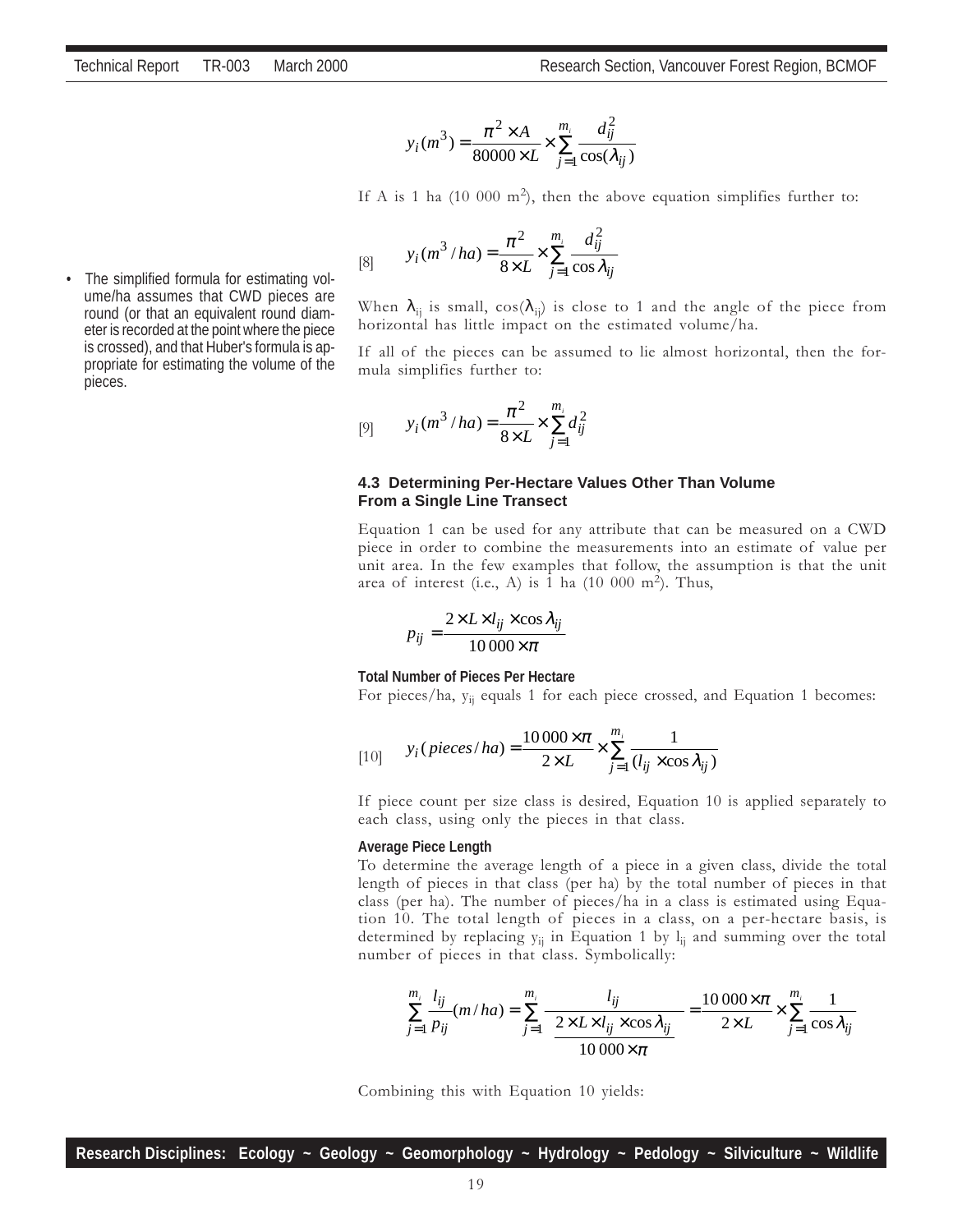$$
y_i(m) = \left(\frac{10000 \times \pi}{2 \times L}\right) \times \sum_{j=1}^{m_i} \frac{1}{\cos \lambda_{ij}} \left/ \left(\frac{10000 \times \pi}{2 \times L} \times \sum_{j=1}^{m_i} \frac{1}{(l_{ij} \times \cos \lambda_{ij}}\right)\right)
$$
  
\n[11] 
$$
= \frac{\sum_{j=1}^{m_i} \frac{1}{\cos \lambda_{ij}}}{\sum_{j=1}^{m_i} (l_{ij} \times \cos \lambda_{ij})}
$$

where  $y_i$  is the average piece length in some class based on information collected on transect i.

If it can be assumed that all pieces are lying horizontally (i.e.,  $\cos \lambda_{ii} = 1$ ), then Equation 11 simplifies to:

$$
y_i(m) = \frac{m_i}{\sum_{j=1}^{m_i} \frac{1}{l_{ij}}}
$$

#### **Total Projected Area**

The projected area of each intersected piece can be determined as:

*ij*  $i_j(m^2) = \frac{a_{ij}}{100} \times l$ *d*  $y_{ij}(m^2) = \frac{u_{ij}}{100} \times$ 

Thus, the estimated projected area of CWD/ha, based on a single transect is:

$$
y_i(m^2/ha) = \sum_{j=1}^{m_i} \frac{\frac{d_{ij}}{100} \times l_{ij}}{\frac{2 \times L \times l_{ij} \times \cos \lambda_{ij}}{10000 \times \pi}}
$$

Which simplifies to:

[13] 
$$
y_i(m^2 / ha) = \frac{50 \times \pi}{L} \sum_{j=1}^{m_i} \frac{d_{ij}}{\cos \lambda_{ij}}
$$

If it can be assumed that all pieces are lying horizontally (i.e.,  $\cos \lambda_{ij} = 1$ ), then Equation 13 simplifies to:

[14] 
$$
y_i(m^2 / ha) = \frac{50 \times \pi}{L} \sum_{j=1}^{m_i} d_{ij}
$$

Equation 14 provides an estimate of total projected area; however, it assumes no piece overlap. Typically overlap of CWD pieces will be low in mature stands, but will be extremely common in young stands that have incurred recent disturbances. Overlap in mature stands may occur through group mortality (i.e., insect damage, windthrow). An estimate of the proportion of overlap that occurs must be used to reduce the total projected area estimate, if it is to represent the projected CWD area on a unit area. This approach permits estimates of projected area by diameter class.

Equation 18 in Section 5 provides an alternative approach to estimating projected area. In that approach the length of line transect intersected by CWD, rather than the diameter of each piece crossed, is recorded and used • Estimates of average piece length and number of pieces/ha require that the length of each piece crossed by a line tansect be measured.

• Total unit area estimates, or unit area estimates by diameter class, for the following parameters do not require piece length measurements: volume/ha, biomass/ha, and projected area/ha.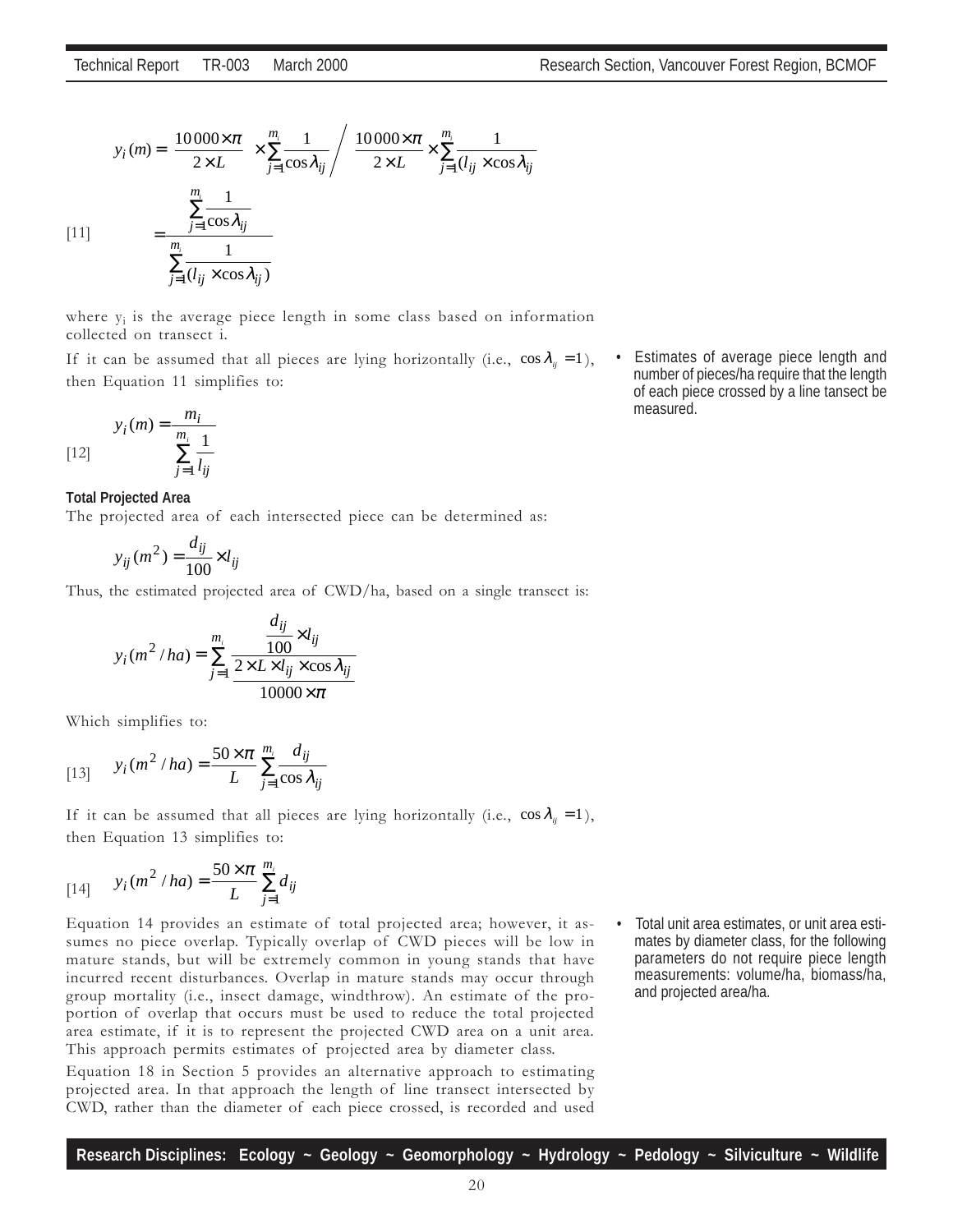**5 RECTANGULAR AREA APPROACH TO ESTIMATING VOLUME PER HECTARE FOR ODD-SHAPED PIECES AND ACCUMULATIONS FROM A SINGLE LINE TRANSECT**

This approach requires the sampler to estimate the dimensions of a rectangle of equivalent area to the cross-sectional area of the piece, or accumulation, as projected onto a vertical plane that cuts through the piece along the line transect (Figures 4 and 5). The cross-sectional shape of the piece on the vertical plane may be quite irregular and it may be difficult to match the area with a rectangle. However, every effort should be made to estimate the area of the rectangle as carefully as possible.

The volume/ha represented by a single odd-shaped piece or accumulation crossed by a line transect is expressed as:

to calculate projected area; it requires no correction for piece overlap. If projected area by diameter class is desired, then the equivalent round diameter of individual pieces perpendicular to the line transect must be esti-

[15] 
$$
v_{ij}(m^3/ha) = \frac{W_{ij} \times H_{ij}}{L} \times \frac{1}{10000} \times 10000
$$

where  $v_{ij}$  is the volume represented by odd-shaped piece or accumulation j crossed by line transect i,  $W_{ij}$  is the width (cm) of the rectangle associated with odd-shaped piece or accumulation j, as measured along the length of line transect i,  $H_{ii}$  is the effective height (cm) of the odd-shaped piece or accumulation j, and L is the length (m) of the line transect. The factor for converting the cross-sectional area in cm<sup>2</sup> to m<sup>2</sup> (1/10 000) cancels the factor required to expand the result from a single line transect to a perhectare basis (10 000). Equation 15 then simplifies to:

$$
[16] \qquad v_{ij}(m^3/ha) = \frac{W_{ij} \times H_{ij}}{L}
$$

mated and recorded.

In the case of accumulations it may be more convenient to record  $W_{ij}$  and  $H_{ii}$  in metres rather than centimetres. The area of the rectangle is then simply  $W_{ii} \times H_{ii}$  in m<sup>2</sup>. Dividing this area by L converts this to a value per metre. Multiplying by a scaling factor of 10 000  $m^2/ha$  converts the value per metre to  $m^3/ha$ :

[17] 
$$
v_{ij}(m^3/ha) = \frac{W_{ij} \times H_{ij}}{L} \times 10000
$$

 $H_{ij}$  should be determined as an "average" along  $W_{ij}$ , such that the area of the rectangle that is formed is approximately that of the surface area that would be exposed if the piece or accumulation were split vertically along the plane formed where the piece is crossed by a horizontal line transect. As depicted in Figures 15 and 16, pieces or accumulations that are at an angle (vertical and/or horizontal) to the line transect have a larger surface area than if they were lying horizontally. This applies whether they are round or odd-shaped. Often, there will be angles present on both the vertical and horizontal planes. In these cases, a combination of the effects shown in Figures 15 and 16 will occur. The larger surface area associated with angled pieces on a vertical plane compensates for the fact that these pieces are less likely to be crossed by a line transect than a horizontal piece, and explains why a correction for piece angle is not required with the rectangular approach.

Every odd-shaped piece or accumulation crossed by a line transect contrib-

- The rectangular area approach to estimating the volume/ha requires the sampler to imagine the cross-sectional area of a piece or accumulation as a rectangle of equivalent area and to estimate the dimensions of that rectangle.
- Recording the dimensions of a rectangle with equivalent area to the cross-sectional area of an odd-shaped piece may be difficult to do precisely. This does not necessarily lead to bias, but does decrease the overall precision of the estimate of volume/ha.
- Height and width may be recorded as either centimetres or metres.
	- If recorded in centimetres, the formula is simplified because the factor for converting the cross-sectional area in cm2 to  $m<sup>2</sup>$  (1/10 000) cancels the factor required to expand the result from a single metre of line transect to a per-hectare basis (10 000).
	- If recorded as metres, the formula includes an expansion factor of 10 000 m<sup>2</sup>/ha to convert from a value per metre of line transect to m3/ha.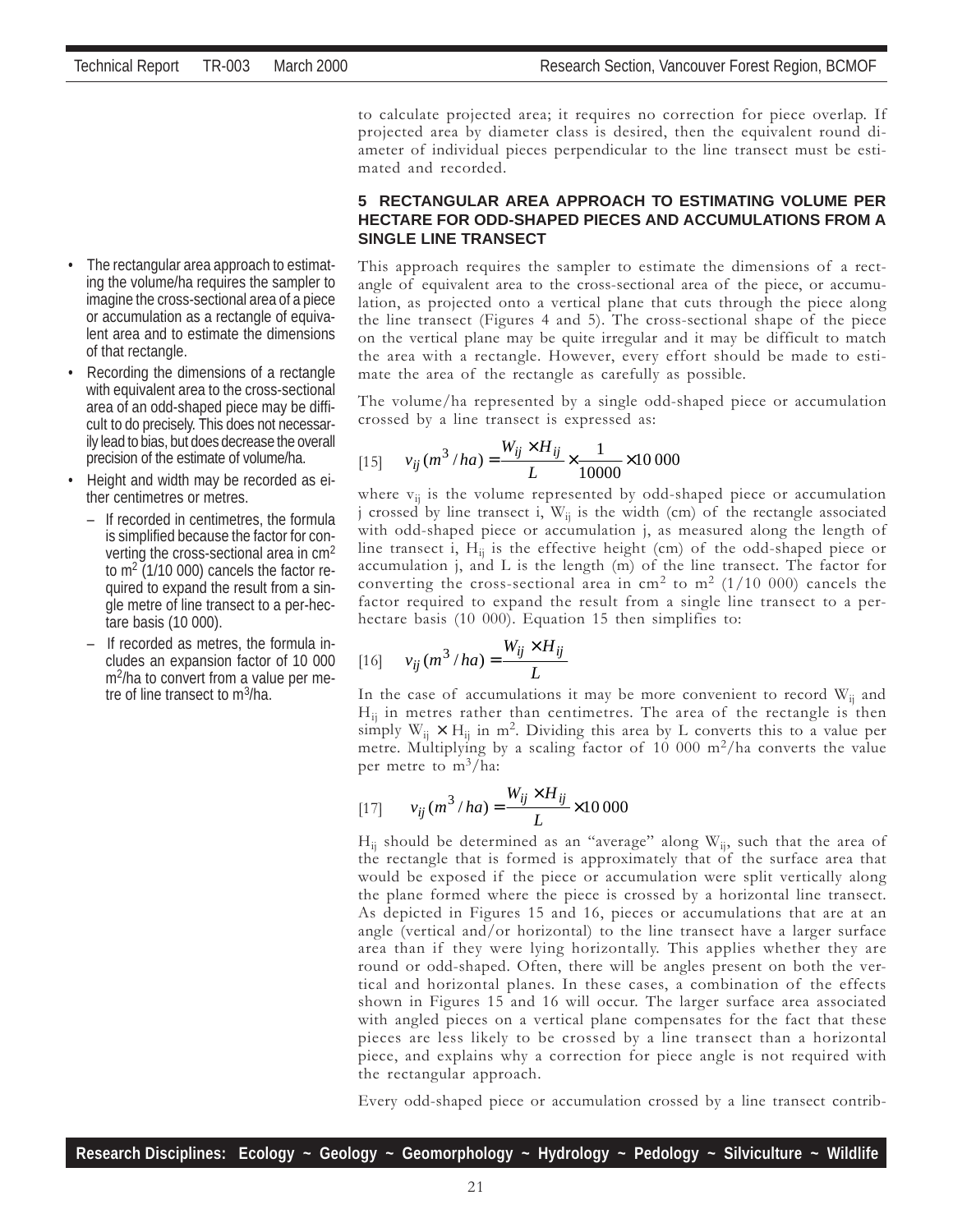

Figure 15. Overhead view of a CWD piece at a horizontal angle to the line transect.



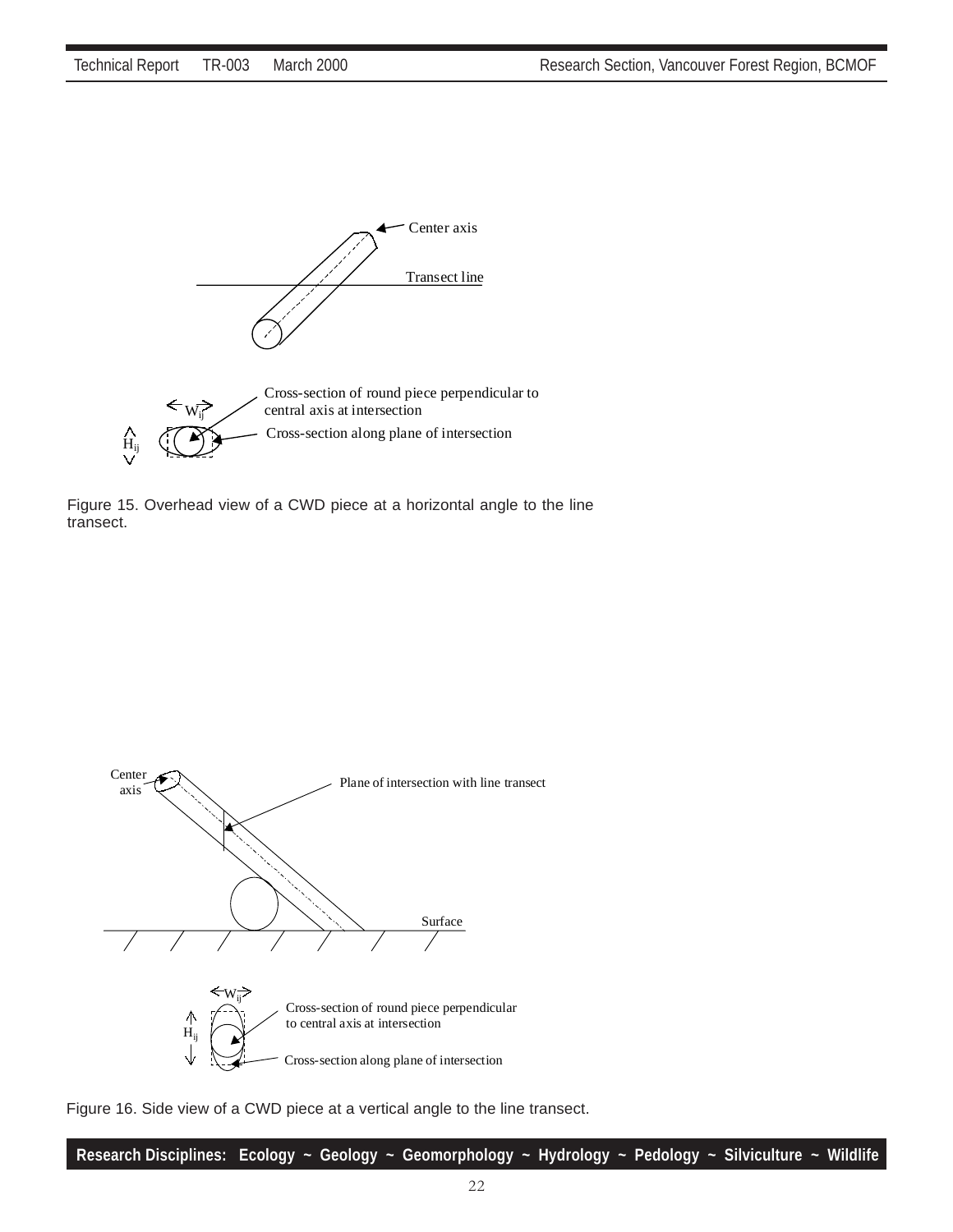utes to the total cross-sectional area associated with that transect in an additive fashion. This can be thought of as rectangles representing the cross-sectional area being stacked on top of one another. The volume/ha represented by a single transect is expressed as:

$$
[18] \qquad v_i(m^3/ha) = \frac{\sum_{j=1}^{m_i} W_{ij} \times H_{ij}}{L}
$$

or

[19] 
$$
v_i(m^3/ha) = \frac{\sum_{j=1}^{m_i} W_{ij} \times H_{ij}}{L} \times 10000
$$

where  $m_i$  is the number of odd-shaped pieces and accumulations crossed by line transect i. Equation 18 applies where  $H_{ii}$  and  $W_{ii}$  are recorded in centimetres, while Equation 19 applies where  $H_{ij}$  and  $W_{ij}$  are recorded in metres.

If projected area/ha of the CWD is of interest  $(A_i$  measured in m<sup>2</sup>/ha and  $W_{ii}$  is measured in cm), then:

$$
A_i(m^2/ha) = \frac{\sum_{j=1}^{m_i} \left(\frac{W_{ij}}{100}\right)}{L} \times 10000
$$

This simplifies to:

$$
[18] \qquad A_i(m^2/ha) = \left(\sum_{j=1}^{m_i} W_{ij}\right) \times \frac{100}{L}
$$

This approach to measuring total projected area requires no adjustment for piece overlap.

#### **6 COMPILATION**

#### **6.1 Parameter Estimates from Combining Several Line Transects**

The mean value of  $y_i$  (e.g., average CWD volume/ha, number pieces/ha) and its standard error is calculated using formulas appropriate for the sampling design used to locate the line transects. Simple random sampling formulas are often used with both simple random sampling or systematic location of sampling units. The mean is determined as:

$$
[19] \qquad \overline{y} = \frac{\sum_{i=1}^{n} y_i}{n}
$$

where n is the number of transects and  $y_i$  is the value for the attribute of interest based on line i. Its standard error is determined as:

[20] 
$$
S_{\bar{y}} = \sqrt{\frac{\sum_{i=1}^{n} y_i^2 - \left(\sum_{i=1}^{n} y_i\right)^2}{n \times (n-1)}}
$$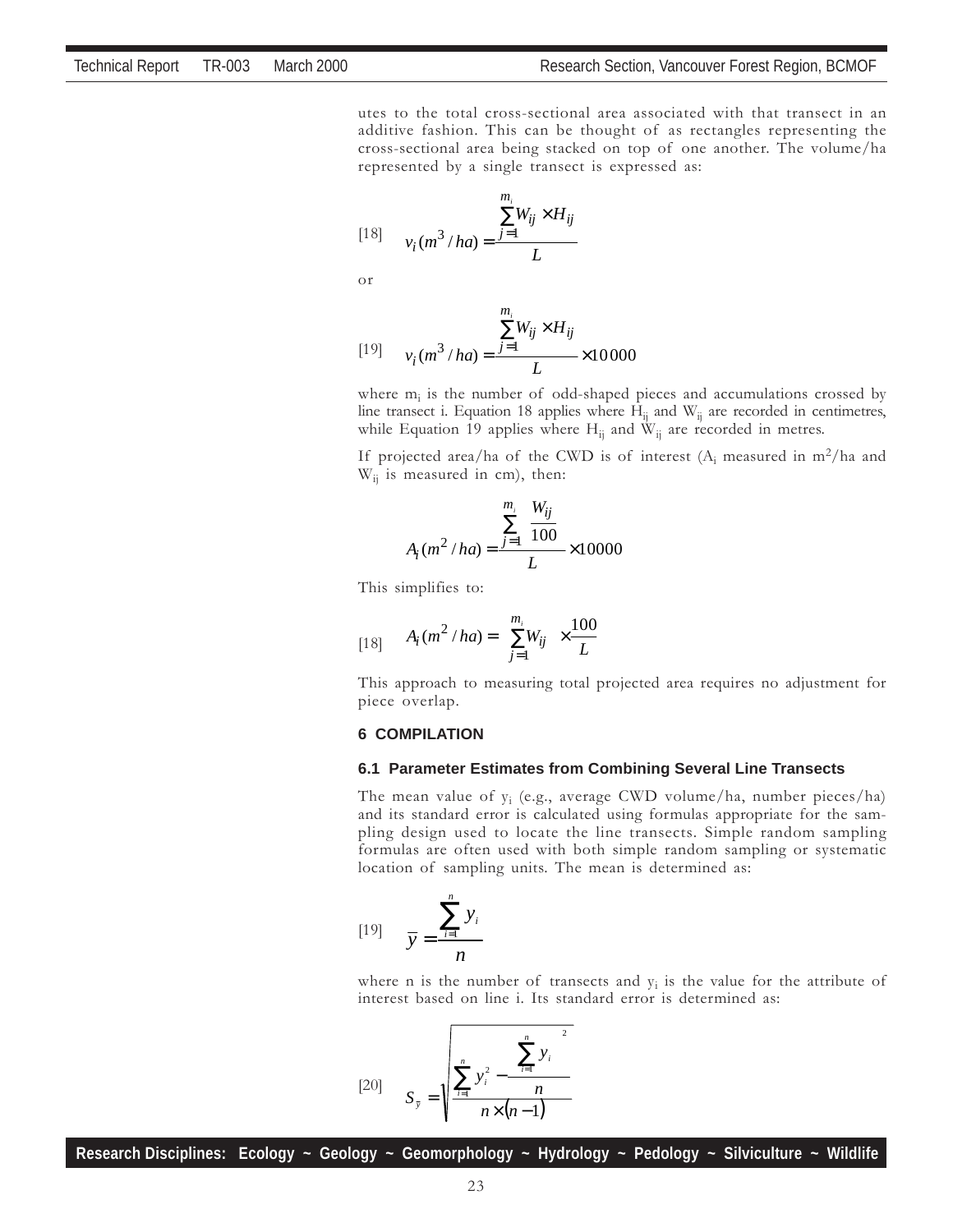If  $y_i$  is on a per-hectare basis, estimates of the total and its standard error are determined by multiplying Equations 17 and 18, respectively, by the number of hectares in the area.

If  $\bar{y}$  is normally distributed, its  $(1-\alpha) \times 100\%$  confidence interval is expressed as:

$$
P(\overline{y} - t_{n-1,\alpha/2} \times S_{\overline{y}} \le \mu_y \le \overline{y} + t_{n-1,\alpha/2} \times S_{\overline{y}}) = 1 - \alpha
$$

where  $t_{n-1,\alpha/2}$  is the appropriate value from the t-distribution with n-1 degrees of freedom and a  $\alpha/2$  probability of a larger value.  $\bar{y}$  will be normally distributed if either  $y_i$  is normally distributed or n is sufficiently large that the central limit theorem comes into play. If  $y_i$  is far from normally distributed, which may well be the case if concentrations of CWD are found in a few specific locations on the area of interest, then n needs to be quite large before  $\bar{y}$  will be normally distributed.

If line transects at different sampling points have different lengths, then estimates should be weighted by the line transect length. The mean and its standard error become:

$$
[21] \qquad \overline{y}_w = \frac{\sum_{i=1}^n w_i y_i}{n}
$$

$$
[22] \qquad S_{\overline{y}} = \sqrt{\frac{\sum_{i=1}^{n} w_i \times (y_i - \overline{y}_w)^2}{n \times (n-1)}}
$$

where  $w_i$  equals  $(\sum$ = *n i i i*  $L_i$ )/n *L* 1  $(\sum L_i)/n$  , and  $L_i$  is the length of transect i.

The differences between unweighted and weighted estimates should be small.

#### **6.2 Sample Size**

As was discussed in Section 2.2, it is possible to estimate the sample size required, on average, to achieve a pre-established level of precision. Assuming simple random sampling with replacement and the precision requirement stated in absolute terms (e.g.,  $m^3/ha$ ) as the half-width of a 1- $\alpha$ confidence interval:

[23] 
$$
n = \frac{t_{n-1,\alpha/2}^2 \times S_y^2}{AE^2}
$$

where  $S_y^2$  is the estimated population variability and AE is the desired halfwidth of the 1-α confidence interval. If the precision requirement is stated as a percentage of the estimated mean, then the sample size formula becomes:

[24] 
$$
n = \frac{t_{n-1,\alpha/2}^2 \times CV^2}{PE^2}
$$

where PE is the desired percentage error and CV is the estimated coefficient of variation (i.e., an estimate of the population standard deviation expressed as a percentage of the estimated mean).

If the desired precision of the estimate of a parameter is stated in either absolute or percentage terms, and the variability of the associated variable can be estimated, then the sample size required, on average, to achieve the precision can be calculated.

- Equations 19-22 apply if the line transects have been located using simple random sampling or systematic sampling.
- If line transects of unequal length are used, then Equations 21-22 are appropriate.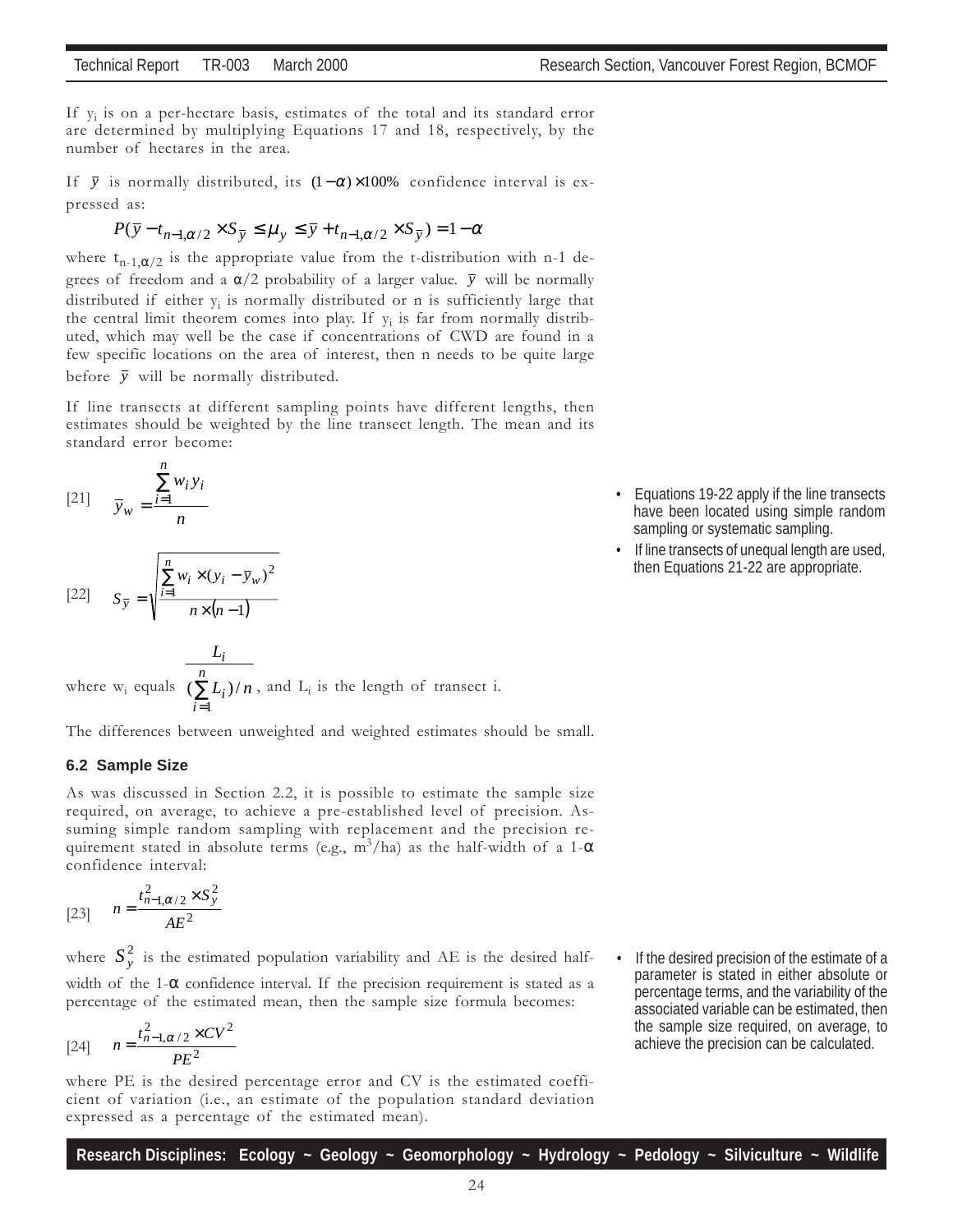- If the CWD is separated into two or more classes prior to measurement, the mean and its standard error for each group can be determined individually.
- The overall estimate of a parameter of interest is the sum of the individual group estimates.
- In order to determine the standard error for an overall estimate of a parameter, the values for each of the groups must be first summed on each of the transects prior to applying the appropriate formula.

#### **6.3 Combining Sub-Populations**

If the CWD pieces are separated into two or more classes based on the nature of the pieces, this is akin to estimating the value for two or more separate populations. The mean and its standard error for each class can be determined using Equations 19 and 20 (or 21 and 22) given above. The overall estimate of the parameter of interest (e.g., volume/ha) is simply the sum of the estimates for each group.

In order to determine the standard error for this combined estimate, group estimates need to be summed first for each transect to yield n combined estimates  $(Y_i)$ . Symbolically,

$$
Y_i = \sum_{h=1}^H y_{hi}
$$

where  $y_{hi}$  is the value of the attribute of interest (e.g., volume/ha) for group h on transect i. There are H groups in total.  $Y_i$  can be substituted for  $y_i$  in Equations 19 and 20 (or 21 and 22) to yield a combined estimate of the mean and its associated standard error.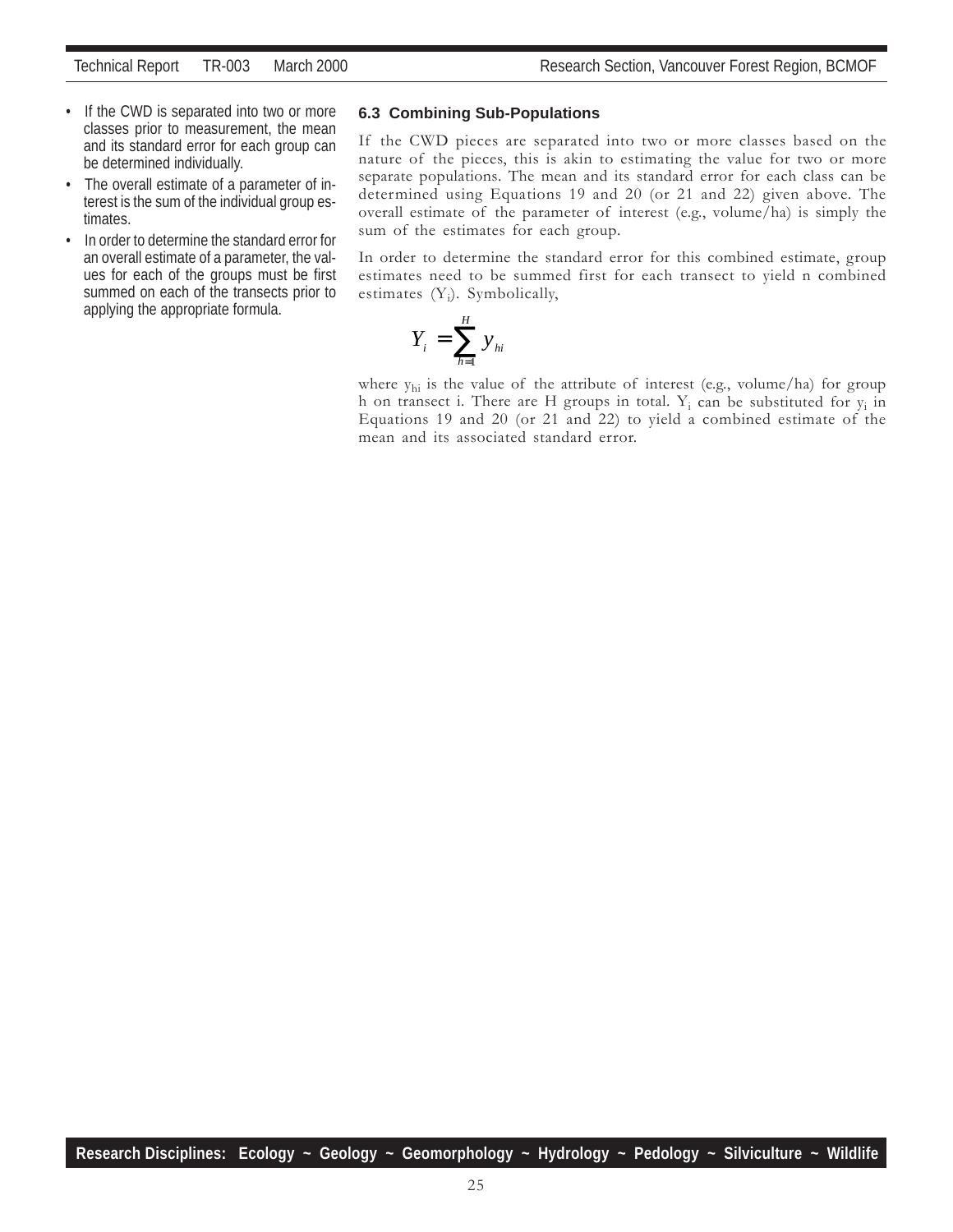#### **7 ADDITIONAL READING**

#### **Ecological Role of CWD**

- Bilby, R.E. and G.E. Likens. 1980. "Importance of Organic Debris Dams in the Structure and Function of Stream Ecosystems" in *Ecology* 61:1107-1113.
- Bull, E.L.; C.G. Parks; and T.R. Torgensen. 1997. Trees and Logs Important to Wildlife in the Interior Columbia River Basin. General Technical Report 391. USDA, Forest Service. 55 pp.
- Caza, C.L. 1993. Woody Debris in the Forests of British Columbia: A Review of the Literature and Current Research. Land Management Report No. 78. BC Ministry of Forests. 99 pp.
- Franklin, J.F.; H.H. Sugart; and M.E. Harmon. 1987. "Tree Death as an Ecological Process" in *BioScience* 37:550-556.
- Harmon, M.E.; J.F. Franklin; F.J. Swanson; P. Sollins; S.V. Gregory; J.D. Lattin; N.H. Anderson; S.P. Cline; N.G. Aumen; J.R. Sedell; G.W. Lienkaemper; K. Cromack, Jr.; and K.W. Cummins. 1986. "Ecology of Coarse Woody Debris in Temperate Ecosystems" in Adv. in Ecol. Res. 15:133-302.
- Keenan, R.J.; C.E. Prescott; and J.P. Kimmins. 1993. "Mass and Nutrient Content of Woody Debris and Forest Floor in Western Redredar and Western Hemlock Forests on Northern Vancouver Island" in Canadian Journal of Forest Research 23:1052-1059.
- Maser, C.; R. Anderson; K. Cromack, Jr.; J.T. Williams; and R.E. Martin. 1979. "Dead and Downed Woody Material", in Wildlife Habitats in Managed Forests, the Blue Mountains of Oregon and Washington. Editor J. Thomas. Handbook 553. Forest Service, USDA. Washington, DC.
- Nalder, I.A.; R.W. Wein; M.E. Alexandeer; and W.J. de Groot. 1997. Physical ìProperties of Dead and Downed Round-Wood Fuels in the Boreal Forests of Alberta and Northwest Territories" in *Canadian Journal of Forest* Research 27:1513-1517.
- Spies, T.A.; J.F. Franklin; and T.B. Thomas. 1988. "Coarse Woody Debris in Douglas-Fir Forests of Western Oregon and Washington" in Ecology 69:1689-1702.
- Thomson, B. 1991. Annotated Biliography of Large Organic Debris (LOD) with Regards to Stream Channels and Fish Habitat. Technical Report No.32. BC Ministry of the Envrionment. Victoria. 93 pp.

#### **Field Measurements**

- Alberta Forest Service. 1984. Measurement and Description of Fuels in Natural Stands in Alberta. Handbook. Forest Protection Branch. Edmonton, Alberta.
- BC Ministry of Forests. 1999. Vegetation Resources Inventory Ground Sampling Procedures. Resources Inventory Branch, BC Ministry of Forests. Victoria.
- Harmon, M.E. and J. Sexton. 1996. Guidelines for Measurements of Woody Detritus in Forest Ecosystems. US LTER Publication No. 20. College of Forest Resources, University of Washington. Seattle. 73 pp.
- Harvey, J.P. 1997. Vegetation Resources Inventory (VRI) Sample Data Compilation Process: Growth and Yield Data Warehouse, Release 1. Growth and Yield Section, Resources Inventory Branch, BC Ministry of Forests. Victoria. 19 pp.
- Little, S.N. 1982. Estimating the Volume of Wood in Large Piles of Logging Residue. General Technical Report PNW-1. Pacific Northwest Forest and Range Experiment Station, Forest Service, USDA. 7 pp.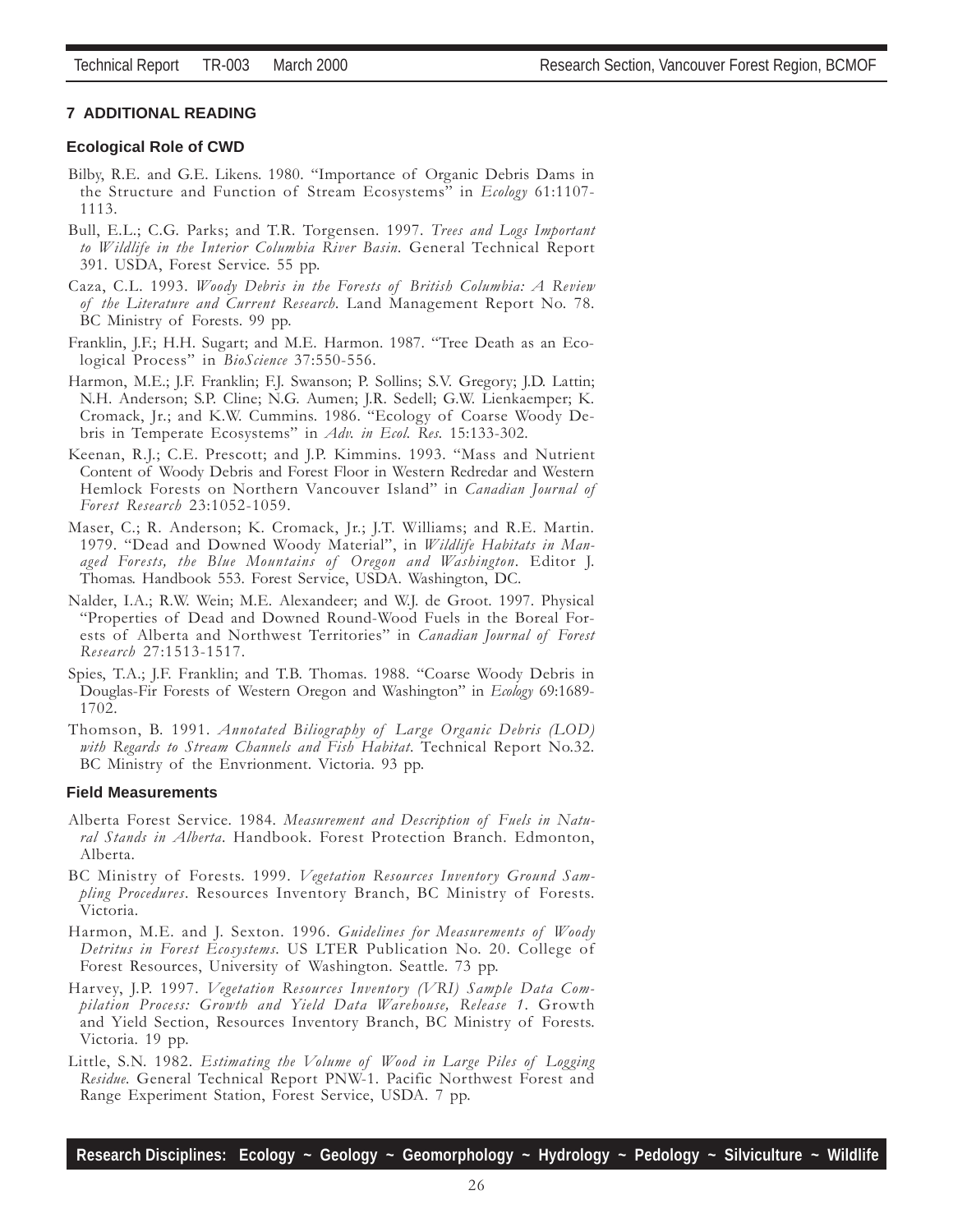- McRae, D.J.; M.E. Alexander; and B.J. Stocks. 1979. Measurement and Description of Fuels and Fire Behaviour on Prescribed Burns: A Handbook. Information Report O-X-287. Great Lakes Forestry Research Centre, Canadian Forest Service. 56 pp.
- Parminter, J. 1994. Correction Factors and the Measurement of Coarse Woody Debris. Unpublished report. Research Branch, BC Ministry of Forests. Victoria. 8 pp.
- Taylor, S.W. 1997. A Field Estimation Procedure for Downed Coarse Woody Debris. Technical Transfer Note #2. Pacific Forestry Centre, Canadian Forest Service. Victoria, BC. 6 pp.
- Van Wagner, C.E. 1982. Practical Aspects of the Line Intersect Method. Information Report PI-X-12. Petawawa National Forestry Institute, Canadian Forest Service. 11 pp.
- Van Wagner, C.E. and A.L. Wilson. 1976. "Diameter Measurement in the Line Intersect Method" in Forest Sciences 22:230-232.

#### **LIS Theory**

- de Vries, P.G. 1979. "Line Intersect Sampling: Statistical Theory, Applications and Suggestions for Extended Use in Ecological Inventory" in Sampling Biological Populations. Editors G.M. Cormack, G.P. Patil, and D.S. Robson. Statistical Ecology Series, Vol. 5:1-77. International Coop. Publishing House. Fairland, Maryland.
- de Vries, P.G. 1986. Sampling Theory for Forest Inventory. Springer-Verlag. New York. 399 pp. (Chapter 13, pages 242-279, deals specifically with line intersect sampling.)
- Hazard, J.W. and S.G. Pickford. 1984. "Cost Functions for the Line Intersect Method of Sampling Forest Residue in the Pacific Northwest" in Canadian Journal of Forest Research 14:57-62.

–. 1986. "Simulation Studies on Line Intersect Sampling of Forest Residue, II" in Forest Sciences 32:447-470.

- Pickford, S.G. and J.W. Hazard. 1978. "Simulation Studies on Line Intersect Sampling of Forest Residue" in Forest Sciences 24:469-483.
- Van Wagner, C.E. 1968. "The Line-Intersect Method in Forest Fuel Sampling" in Forest Sciences 14:20-26.
- Warren, W.G. and P.F. Olsen. 1964. "A Line Intersect Technique for Assessing Logging Waste" in Forest Sciences 10:267-276.

#### **Sampling Theory**

- Cochran, W.G. 1977. Sampling Techniques. 3rd Edition. John Wiley & Sons. New York. 428 pp.
- Freese, F. 1971. Elementary Forest Sampling. Agriculture Handbook No. 232. USDA. 91 pp.
- Marshall, P.L.; V.M. LeMay; and A. Nussbaum. 1992. "Sample Size Adjustment to Reduce the Probability of Exceeding a Specified Sampling Error" in Forestry Chronicle 68: 747-751.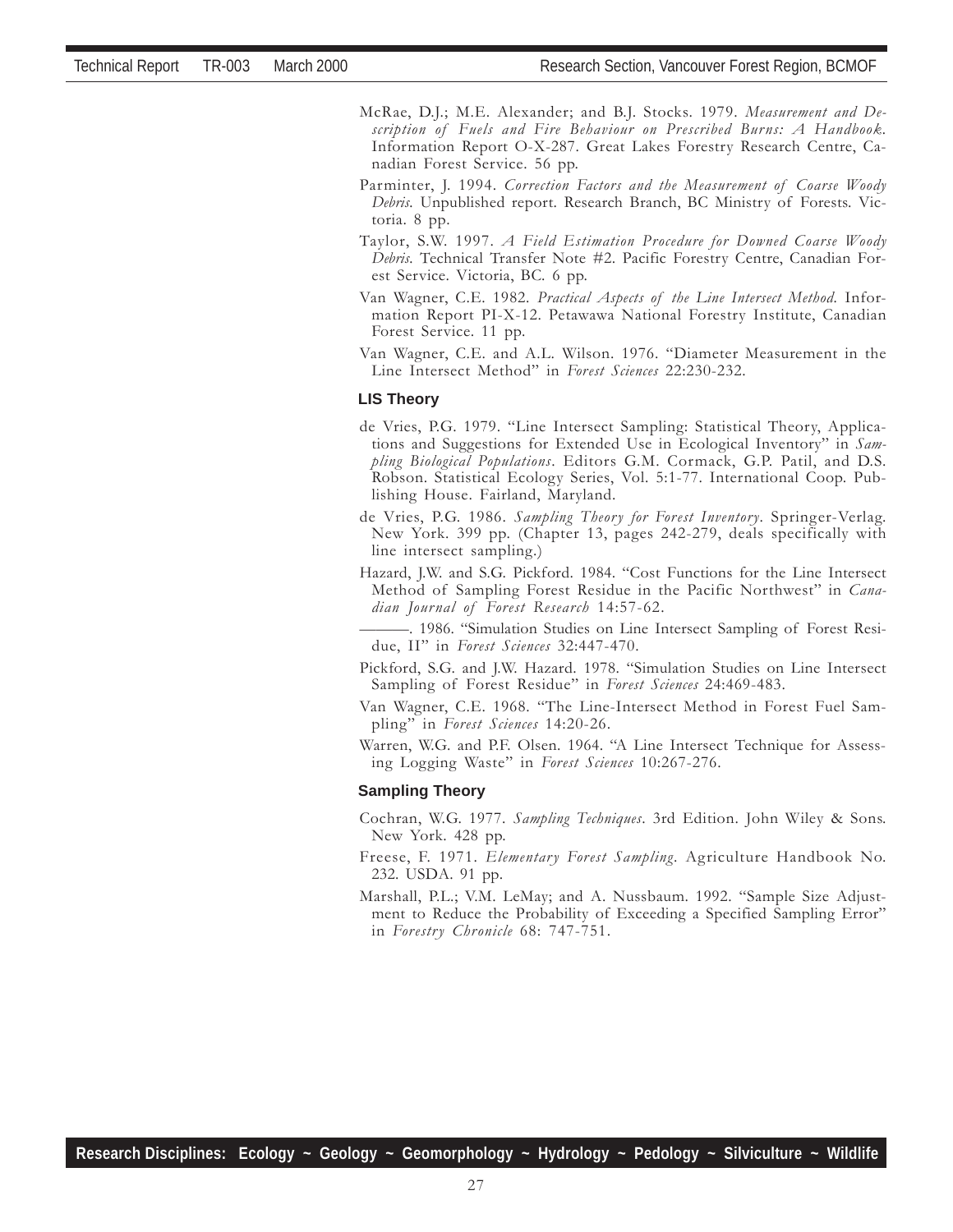#### **Appendix I. Interpretation of Symbols**

| Acute angle from the horizontal of CWD piece j crossed by<br>line transect i (degrees).                                                                                         |
|---------------------------------------------------------------------------------------------------------------------------------------------------------------------------------|
| Acute angle between CWD piece j crossed by line transect i<br>and line transect (degrees).                                                                                      |
| Size of the area on which the CWD pieces are found.                                                                                                                             |
| Projected area of CWD $(m^2/ha)$ .                                                                                                                                              |
| Cross-sectional area of CWD piece j and line transect i, at<br>point of intersection $(cm2)$ .                                                                                  |
| Cross-sectional area at the midpoint of CWD piece j crossed<br>by line transect i $(cm2)$ .                                                                                     |
| Desired half-width of the $1-\alpha$ confidence interval.                                                                                                                       |
| Coefficient of variation (standard deviation of a variable<br>expressed as a percentage of the statistic of interest).                                                          |
| Distance between sample points (m).                                                                                                                                             |
| Diameter measured along the long axis of CWD piece that is<br>oval or half-moon shaped in cross-section (cm).                                                                   |
|                                                                                                                                                                                 |
| Diameter measured along the short axis of CWD piece that<br>is oval or half-moon shaped in cross-section (cm).                                                                  |
| Diameter of CWD piece j crossed by line transect i,<br>measured perpendicular to centerline of the piece at the<br>point at which piece is crossed by line transect (cm).       |
|                                                                                                                                                                                 |
| Estimated diameter of CWD piece j crossed by line transect i,<br>measured perpendicular to centerline of piece at the point at<br>which piece is crossed by line transect (cm). |
| Diameter at midpoint of CWD piece j crossed by line<br>transect $(cm).$                                                                                                         |
| Number of groups of CWD pieces.                                                                                                                                                 |
| Height of the rectangle associated with odd-shaped piece<br>or accumulation j crossed by line transect i (cm or m).                                                             |
| Length of CWD piece j crossed by line transect i (m).                                                                                                                           |
| Length of line transect (m).                                                                                                                                                    |
|                                                                                                                                                                                 |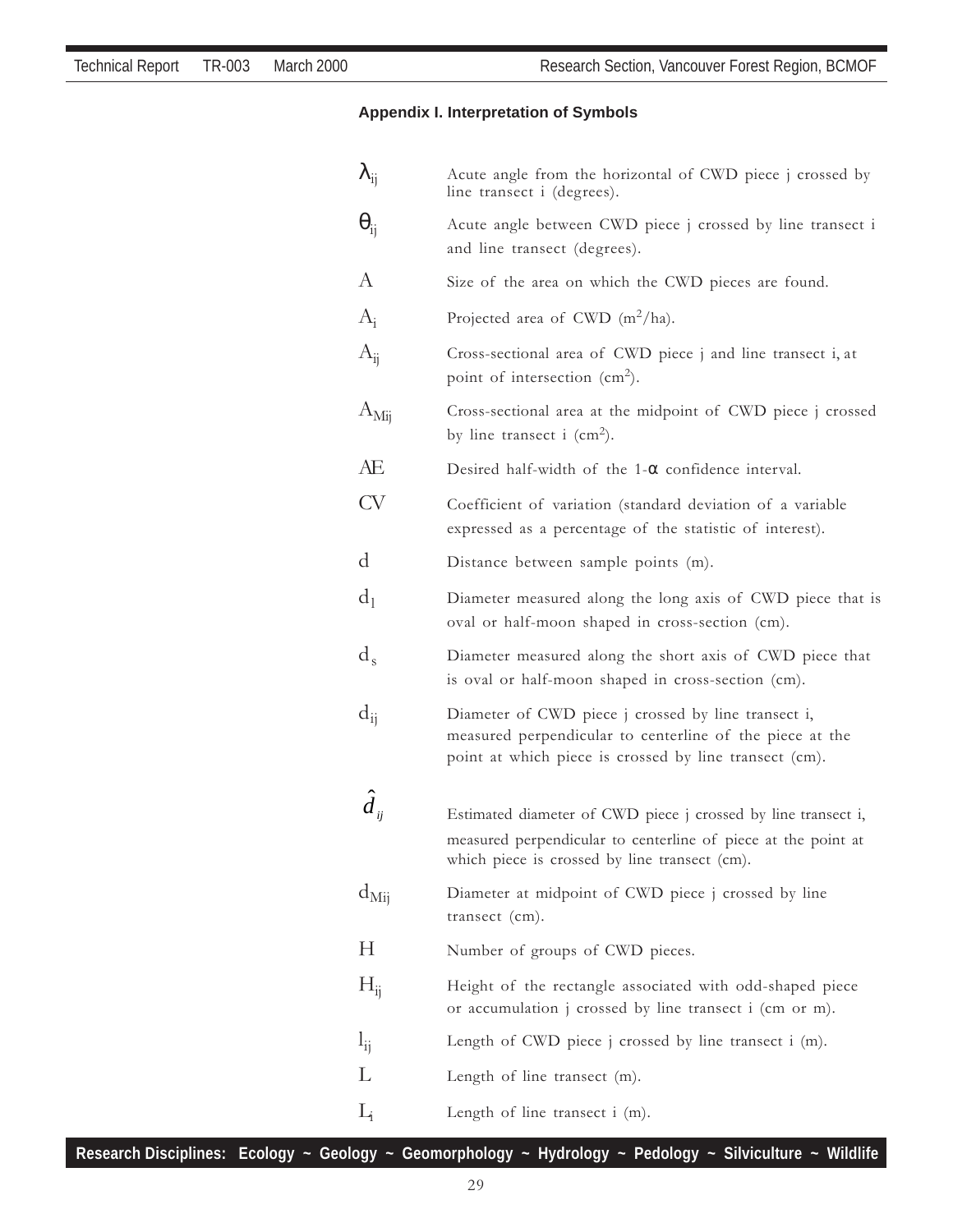- $m_i$  Number of CWD pieces crossed by line transect i.
- m<sub>ii</sub> Perpendicular distance between midpoint of CWD piece j crossed by line transect i and line transect (m).
- $M_{ii}$  Midpoint of CWD piece j crossed by line transect i.
- n Number of line transects established on an area.
- pij Probability of line transect i crossing CWD piece j.
- PE Desired percentage error (sampling error expressed as a percentage of the statistic of interest).
- $S_{\frac{1}{v}}$ Sample estimate of the standard error of a mean value per unit area (e.g. standard error of the average volume/ha).
- $t_{n-1,\alpha/2}$  Value from the t-distribution with n-1 degrees of freedom and a  $\alpha/2$  probability of a larger value.
- $V_i$  Volume of CWD pieces/ha based on line transect i  $(m^3/ha)$ .
- $V_{ii}$  Volume of CWD piece j crossed by line transect i (m<sup>3</sup>).
- W<sub>i</sub> Weight given to a value from line transect i, equal to the length of that line transect divided by average length of all line transects.
- W Arbitrary width of rectangle used in LIS proof.
- W<sub>ij</sub> Width of the rectangle associated with odd-shaped piece or accumulation j crossed by line transect i, measured along the intersection with the line transect (cm or m).
- $X_{ii}$  Distance between midpoint of CWD piece j crossed by line transect i and the line transect, measured along the piece (m).
- $\overline{y}$  Sample estimate of the mean value per unit area (e.g. average volume/ha).
- y<sub>i</sub> Value per unit area based on line transect i (e.g. volume/ha).
- yhi Value per unit area for CWD pieces belonging to group h based on line transect i (e.g. volume/ha of odd-shaped pieces).
- yij Value per CWD piece (e.g. volume of a CWD piece).
- $Y_i$  Value per unit area, comprised of the sum of values per unit area of the various groups of CWD associated with line transect i (e.g. total volume/ha of regular, odd-shaped, and accumulations of CWD pieces).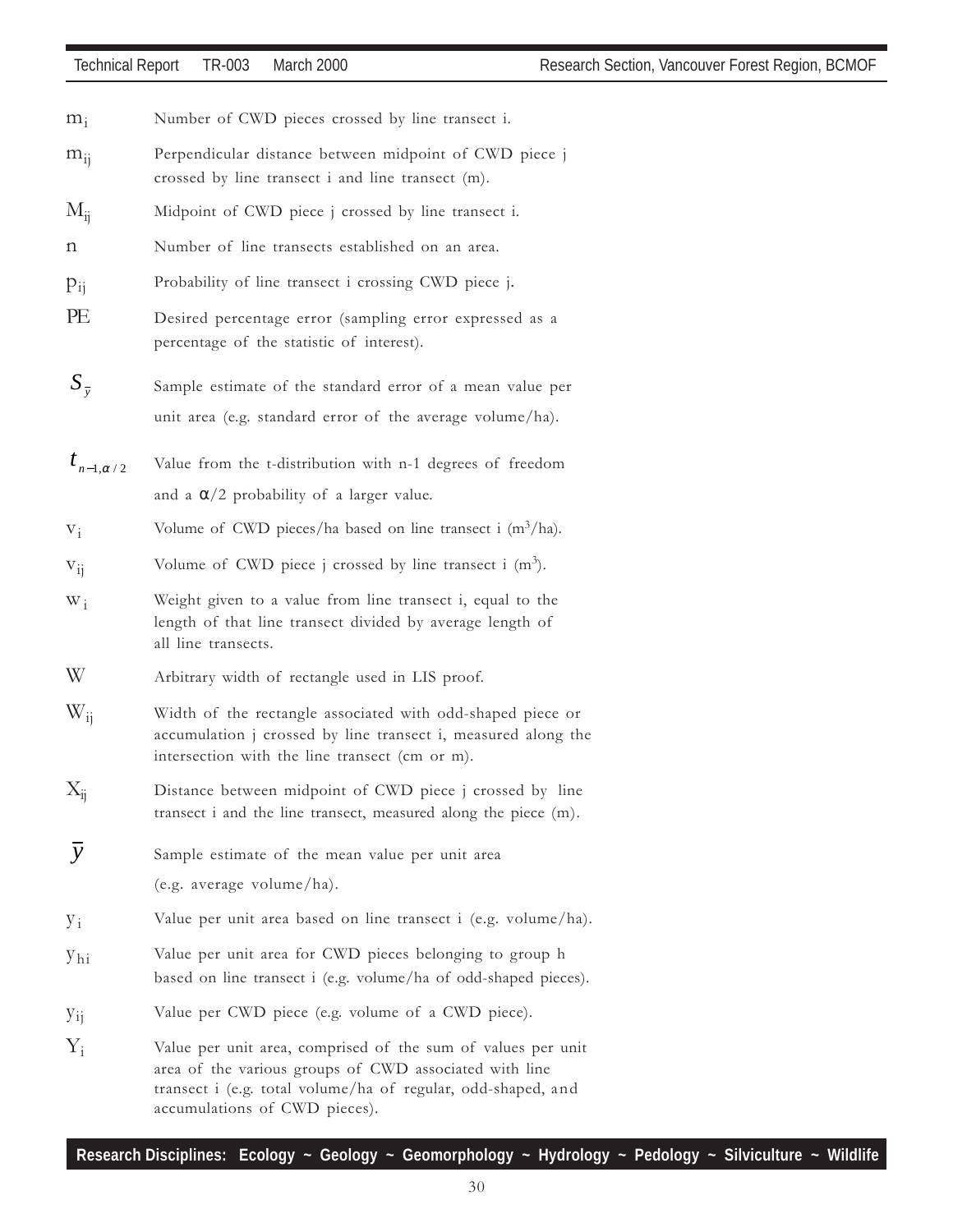#### **APPENDIX II. WORKED EXAMPLE**

This example illustrates how CWD data collected in the field can be compiled. For the sake of simplicity, it is assumed that only three line transects are established on an area using simple random sampling (i.e.,  $n = 3$ ). All three of the line transects are L-shaped with two 15-m segments (i.e.,  $L = 30$ ).

The CWD data measured on these three lines are displayed in Table II-1.

Table II-1. CWD data.

|                    |                 |                                                    | Diameters for     |                    |                                                |                                                 |  |
|--------------------|-----------------|----------------------------------------------------|-------------------|--------------------|------------------------------------------------|-------------------------------------------------|--|
|                    |                 |                                                    | semi-round pieces |                    |                                                |                                                 |  |
| Transect<br>number | Piece<br>number | Piece<br>diameter <sup>a</sup><br>$d_{ij}$<br>(cm) | $d_{1}$<br>(cm)   | $d_{\rm s}$<br>(m) | Piece<br>length<br>$\mathbf{l}_{ij}$<br>$\sin$ | Angle<br>from<br>horizontal<br>$(\lambda_{ij})$ |  |
| $\,1\,$            | $\,1$           | 15                                                 |                   |                    | 3.5                                            | $\boldsymbol{0}$                                |  |
|                    | $\sqrt{2}$      | 35                                                 |                   |                    | 5.6                                            | 5                                               |  |
|                    | 3               | 21                                                 |                   |                    | 4.2                                            | 10                                              |  |
|                    | $\overline{4}$  | $32\,$ $^{\rm b}$                                  | 64                | 16                 | 6.8                                            | $\boldsymbol{0}$                                |  |
|                    | 5               | 45                                                 |                   |                    | 7.5                                            | 15                                              |  |
| $\mathfrak{2}$     | $\mathbf{1}$    | 26 <sup>b</sup>                                    | 52                | 13                 | 3.3                                            | $\boldsymbol{0}$                                |  |
|                    | $\mathfrak{2}$  | 22                                                 |                   |                    | 4.7                                            | 5                                               |  |
|                    | 3               | 17                                                 |                   |                    | 2.9                                            | $\boldsymbol{0}$                                |  |
|                    | $\overline{4}$  | 40                                                 |                   |                    | 5.8                                            | 10                                              |  |
| 3                  | $\mathbf{1}$    | 16                                                 |                   |                    | 2.5                                            | 5                                               |  |
|                    | $\mathfrak{2}$  | 42                                                 |                   |                    | 5.3                                            | 10                                              |  |
|                    | 3               | 73                                                 |                   |                    | 6.2                                            | 20                                              |  |
|                    | $\overline{4}$  | 32                                                 |                   |                    | 4.0                                            | 5                                               |  |
|                    | 5               | 20                                                 |                   |                    | 3.1                                            | $\boldsymbol{0}$                                |  |
|                    | 6               | 21                                                 |                   |                    | 2.9                                            | 15                                              |  |

<sup>a</sup> Diameter is assumed to be measured perpendicular to the centerline of the piece at the point at which the line transect crosses the piece.

**b** Diameter determined as the geometric mean of the long and short diameters (Figure 3).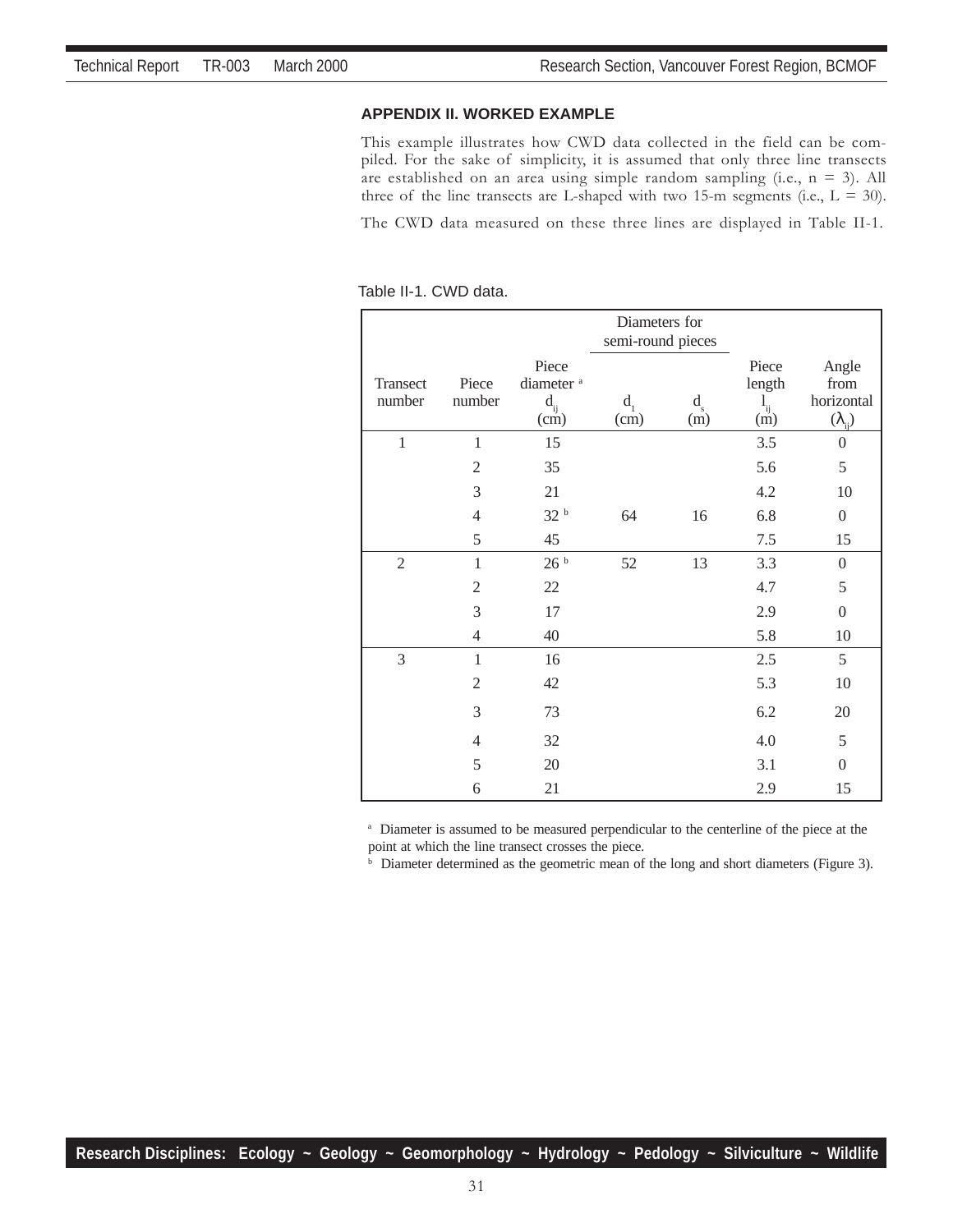#### **Average Volume Per Hectare**

Equation 8 is used to determine volume/ha associated with each line transect:

$$
y_i(m^3/ha) = \frac{\pi^2}{8 \times L} \times \sum_{j=1}^{m_i} \frac{d_{ij}^2}{\cos \lambda_{ij}}
$$

Using this equation:

$$
y_1 = \frac{\pi^2}{8 \times 30} \times \left( \frac{15^2}{\cos(0)} + \frac{35^2}{\cos(5)} + \frac{21^2}{\cos(10)} + \frac{32^2}{\cos(0)} + \frac{45^2}{\cos(15)} \right)
$$
  
= 0.041123×(225.00 + 1229.68 + 447.80 + 1024.00 + 2096.43)  
= 206.56

$$
y_2 = \frac{\pi^2}{8 \times 30} \times \left( \frac{26^2}{\cos(0)} + \frac{22^2}{\cos(5)} + \frac{17^2}{\cos(0)} + \frac{40^2}{\cos(10)} \right)
$$
  
= 0.041123×(676.00 + 485.85 + 289.00 + 1624.68)  
= 126.48

$$
y_3 = \frac{\pi^2}{8 \times 30} \times \left( \frac{16^2}{\cos(5)} + \frac{42^2}{\cos(10)} + \frac{73^2}{\cos(20)} + \frac{32^2}{\cos(5)} + \frac{20^2}{\cos(0)} + \frac{21^2}{\cos(15)} \right)
$$
  
= 0.041123×(256.98 + 1791.21 + 5671.00 + 1027.91 + 400.00 + 456.56)  
= 394.93

The average volume of CWD/ha may is estimated using Equation 21:

$$
\overline{y}(m^3/ha) = \frac{\sum_{i=1}^n y_i}{n}
$$

Therefore, the estimate of average volume of CWD/ha is:

$$
\frac{206.56 + 126.48 + 394.93}{3} = 242.66 \,\mathrm{m}^3/\mathrm{ha}.
$$

The standard error of the estimate of the average volume of CWD/ha is determined using Equation 22:

$$
S_{\overline{y}} = \sqrt{\frac{\sum_{i=1}^{n} y_i^2 - \left(\sum_{i=1}^{n} y_i\right)^2}{n \times (n-1)}}
$$

Therefore, its standard error is:

1

$$
\frac{(206.56^2 + 126.48^2 + 394.93^2) - \frac{(206.56 + 126.48 + 394.93)^2}{3}}{3 \times (3 - 1)} = 79.57 \text{ m}^3/\text{ha}
$$

Confidence intervals are determined using the following equation:

$$
P(\overline{y} - t_{n-1,\alpha/2} \times S_{\overline{y}} \le \mu_y \le \overline{y} + t_{n-1,\alpha/2} \times S_{\overline{y}}) = 1 - \alpha
$$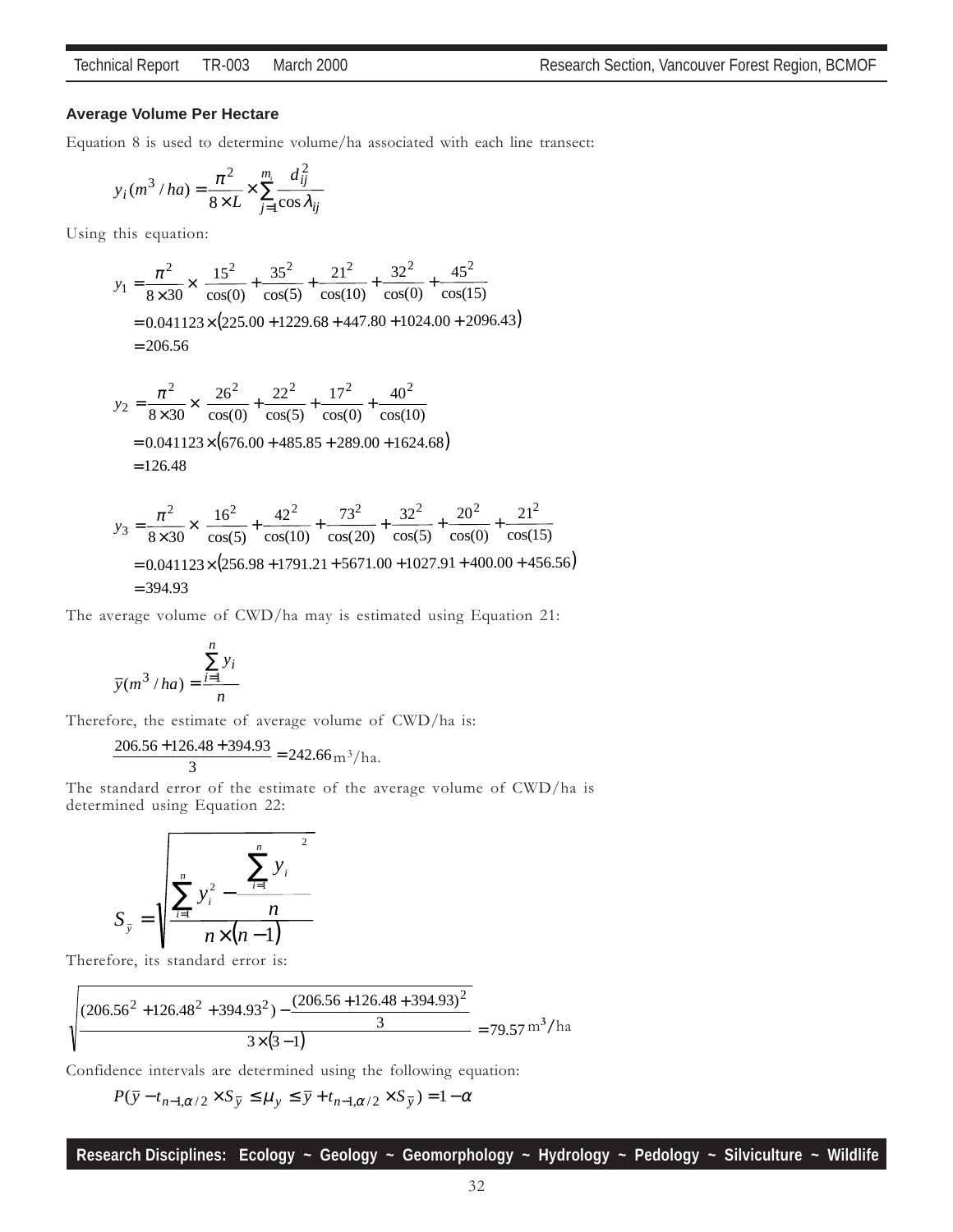The 95% confidence interval for the estimate of average CWD volume/ha is:

$$
P(242.66 - 4.303 \times 79.57 \le \mu_y \le 242.66 + 4.303 \times 79.57) = 1 - 0.05
$$

$$
P(-99.73 \le \mu_y \le 585.05) = 0.95
$$

 This confidence interval is quite wide because of the relatively high variability in CWD volume among the line transects and the small number of line transects established.

#### **Average Number of CWD Pieces Per Hectare**

 The number of CWD pieces/ha based on each line transect is estimated using Equation 10:

$$
y_i = \frac{10000 \times \pi}{2 \times L} \times \sum_{j=1}^{m_i} \frac{1}{(l_{ij} \times \cos \lambda_{ij})}
$$

Using this equation:

$$
y_1 = \frac{10000 \times \pi}{2 \times 30} \times \left( \frac{1}{3.5 \times \cos(0)} + \frac{1}{5.6 \times \cos(5)} + \frac{1}{4.2 \times \cos(10)} + \frac{1}{6.8 \times \cos(0)} + \frac{1}{7.5 \times \cos(15)} \right)
$$
  
= 523.59×(0.28571+0.17925+0.24177+0.14706+0.13804)  
= 519.31  

$$
y_2 = \frac{10000 \times \pi}{2 \times 30} \times \left( \frac{1}{3.3 \times \cos(0)} + \frac{1}{4.7 \times \cos(5)} + \frac{1}{2.9 \times \cos(0)} + \frac{1}{5.8 \times \cos(10)} \right)
$$
  
= 523.59×(0.30303+0.21358+0.34483+0.17507)  
= 542.71  

$$
y_3 = \frac{10000 \times \pi}{2 \times 30} \times \left( \frac{1}{2.5 \times \cos(5)} + \frac{1}{5.3 \times \cos(10)} + \frac{1}{6.2 \times \cos(20)} + \frac{1}{4.0 \times \cos(5)} + \frac{1}{3.1 \times \cos(0)} + \frac{1}{2.9 \times \cos(15)} \right)
$$
  
= 523.59×(0.40153+0.19159+0.17164+0.25095+0.32258+0.35699)  
= 887.63

 As was the case for average volume of CWD/ha, the number of CWD pieces/ ha is estimated using Equation 21:

I I  $\overline{\phantom{a}}$  $\overline{a}$ 

$$
\frac{519.31 + 542.71 + 887.63}{3} = 649.88 \text{ pieces/ha.}
$$

Its standard error is:

$$
\sqrt{\frac{(519.31^2 + 542.71^2 + 887.63^2) - \frac{(519.31 + 542.71 + 887.63)^2}{3}}{3 \times (3 - 1)}} = 119.07 \text{ pieces/ha}
$$

 The 95% confidence interval for the estimate of average number of CWD pieces/ha is:

$$
P(649.88 - 4.303 \times 119.07 \le \mu_y \le 649.88 + 4.303 \times 119.07) = 1 - 0.05
$$

 $P(137.52 \le \mu_y \le 1162.24) = 0.95$ 

 This confidence interval is quite wide because of the relatively high variability in CWD piece numbers among the line transects and the small number of line transects established.